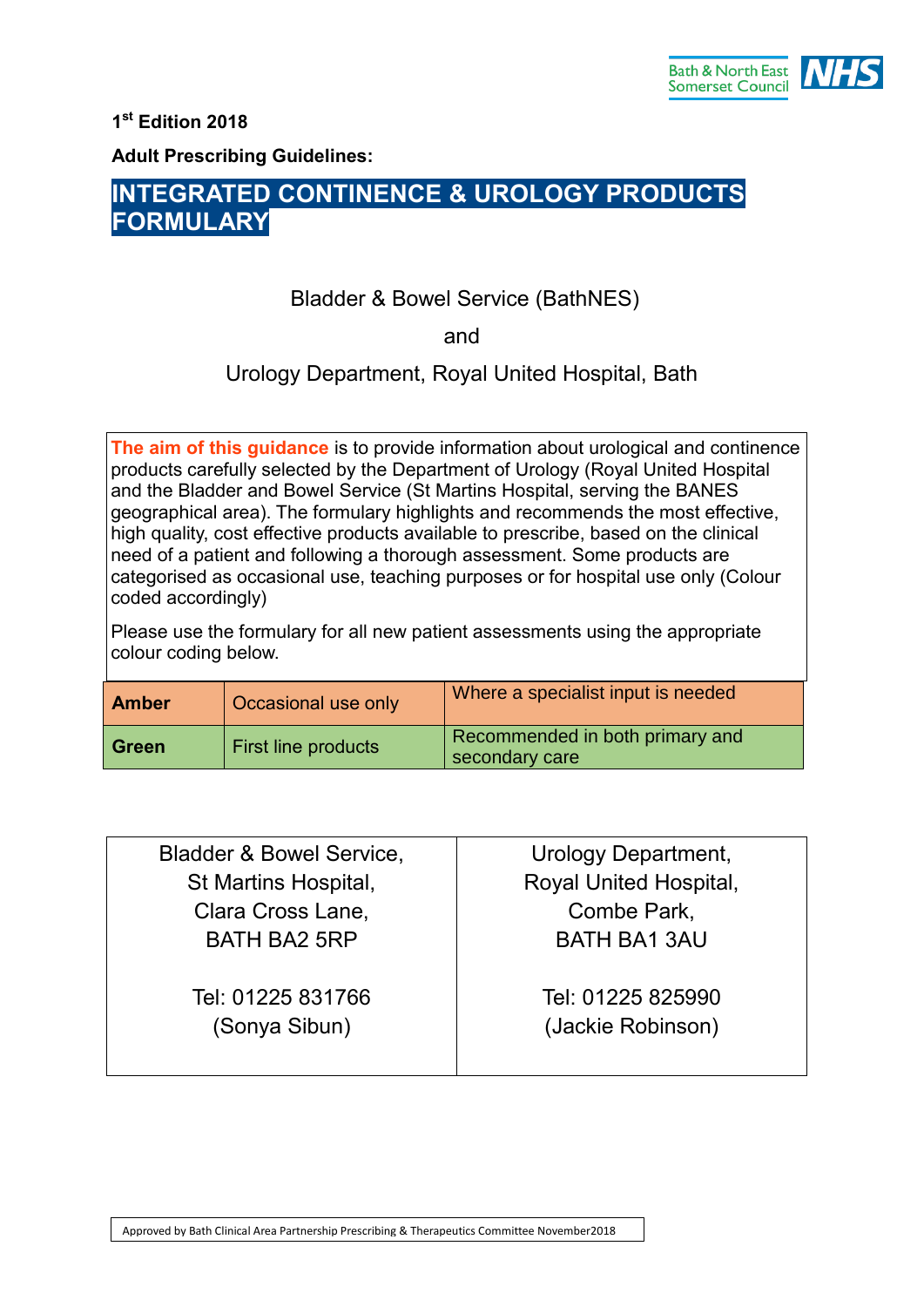

# **Important points to consider before issuing a prescription for a urology/continence product:**

- Always confirm with the patient what they already have in stock and what they actually need wherever possible.
- Do not issue any post- dated prescriptions.
- **Non-formulary** requests for new items directly from a Dispensing Appliance Contractor (DAC) on behalf of the patient should be approved by the NHS employed or NHS commissioned healthcare professional responsible for the patient's care plan.
- Do not issue or add new urology items to a patients repeat prescription unless they have been initiated and approved by a qualified healthcare professional (e.g. Bladder and Bowel continence specialist nurse; an NHS commissioned district nurse providing the patient's care plan or by a registered nurse at the patient's nursing home) Requests should adhere to the formulary unless there is written evidence or a clinic letter in the patients notes detailing the rationale for deviating from the formulary.
- Frequent requests for high quantities of products for a patient may indicate that the patient has a problem and needs to be reviewed.
- Do not issue a prescription for any item that has already been supplied by a DAC in advance, except in an emergency situation where an NHS employed or NHS commissioned nurse has contacted your practice directly, explained the reasons why, **and** authorisation has been granted by a prescriber at your practice first. DACS are contractually required to only supply appliances upon receipt of a valid prescription or an emergency request from a prescriber.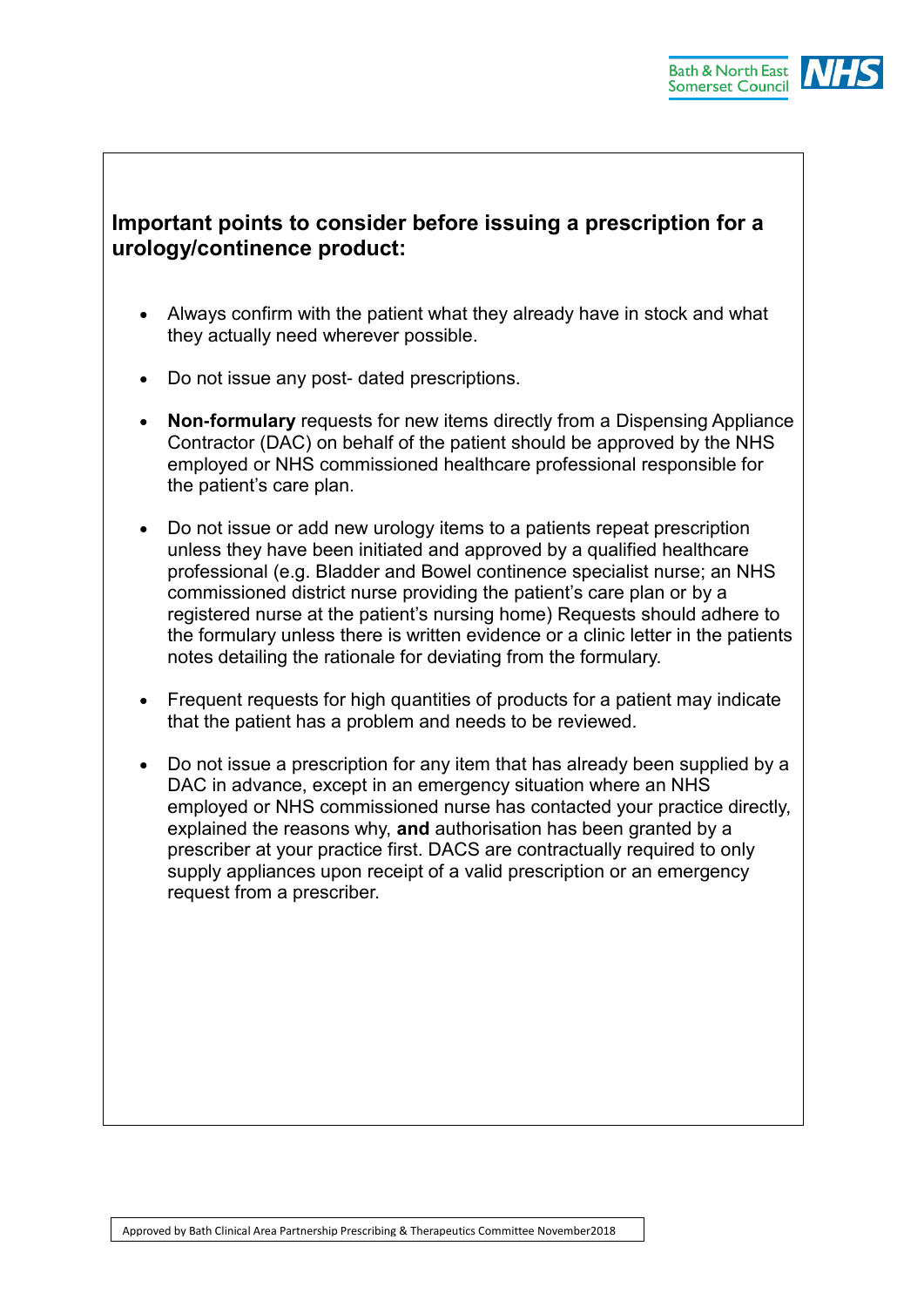

# **Contents**

|                                                           | Page           |
|-----------------------------------------------------------|----------------|
| <b>INDWELLING CATHETER LONG TERM</b>                      | 4              |
| CATHETERS FOR SHORT/MEDIUM TERM USE                       | 5              |
| <b>SPECIALIST CATHETERS</b>                               | 5              |
| <b>ENLARGED PROSTATE - SPECIALIST CATHETERS</b>           | 6              |
| SILVER COATED CATHETERS                                   | 6              |
| <b>LEG BAGS</b>                                           | $\overline{7}$ |
| SINGLE USE NIGHT DRAINAGE BAGS                            | 8              |
| <b>SEVEN DAY DRAINABLE BAGS</b>                           | 9              |
| <b>BELLY BAG</b>                                          | 10             |
| <b>CATHETER BAG STANDS</b>                                | 10             |
| <b>LEG BAG HOLDERS/SUPPORT</b>                            | 11             |
| <b>CATHETER SUPPORT STRAPS</b>                            | 11             |
| <b>CATHETER VALVES</b>                                    | 12             |
| CATHETER MAINTENANCE SOLUTIONS                            | 12             |
| CATHETERISATION LUBRICANT, LOCAL ANAESTHETIC & ANTISEPTIC | 13             |
| <b>ISC INTERMITTENT CATHETERS</b>                         | 14             |
| <b>INCONTINENCE SHEATHS</b>                               | 16             |
| INCONTINENCE DEVICE FOR A RETRACTED PENIS                 | 17             |
| <b>TRANS-ANAL IRRIGATION</b>                              | 18             |
| <b>ANAL PLUGS</b>                                         | 19             |
| <b>FAECAL COLLECTORS</b>                                  | 20             |
| ADHESIVE REMOVER SPRAYS AND ACCESSORIES                   | 20             |
| <b>URETHRAL DILATOR</b>                                   | 21             |
| CONTINENCE APPLIANCES (COMMUNITY)                         | 21             |
| PRESCRIBING GUIDELINES                                    | 23             |
| MANUFACTURERS' CONTACT INFORMATION                        | 24             |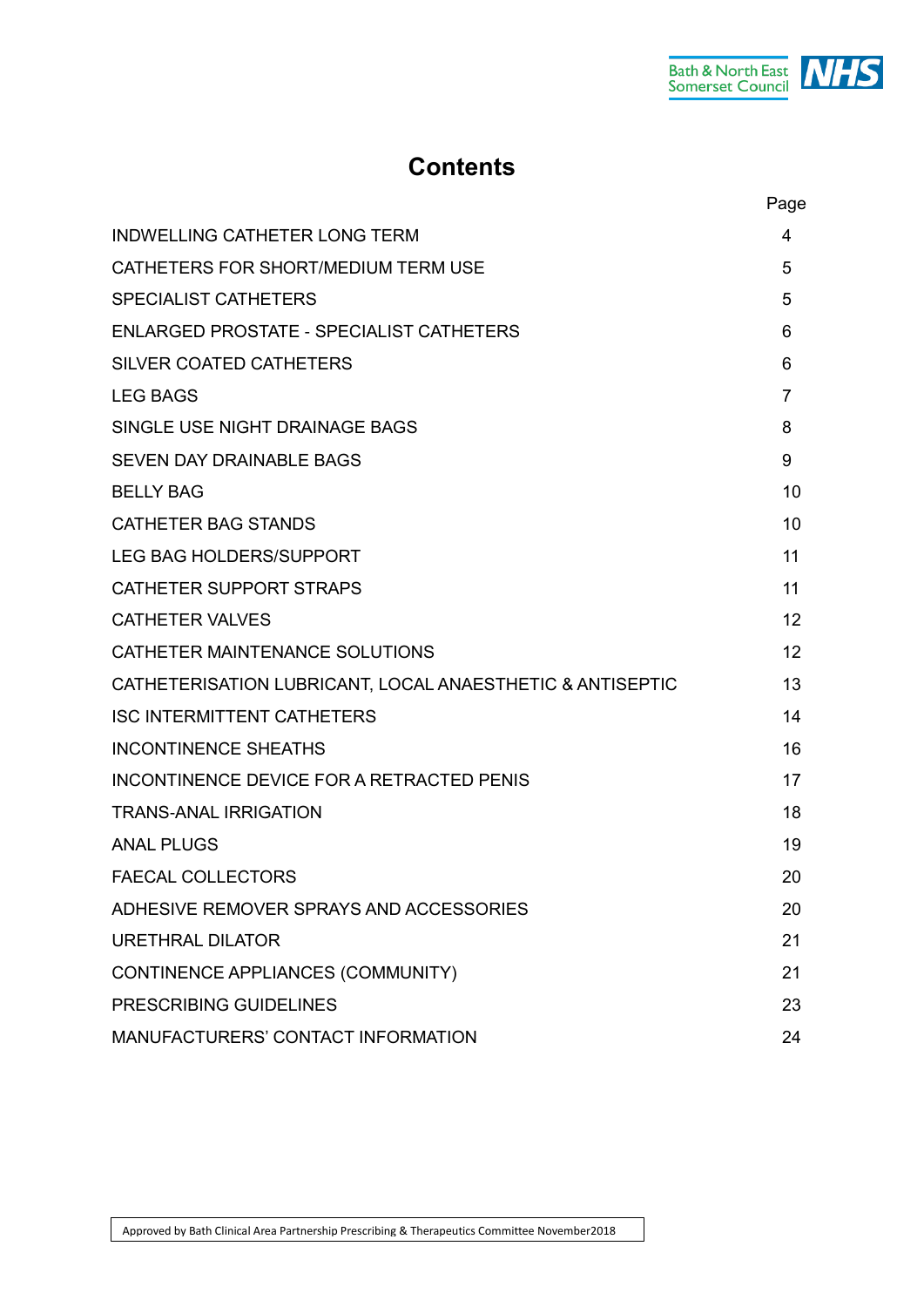

# **INDWELLING CATHETER LONG TERM**

# **PLEASE ENSURE FEMALE LENGTH CATHETERS ARE NOT USED FOR MALE PATIENTS**

Large charriere sizes i.e. size 18, although available on prescription, should not be used unless specifically indicated.

Licenced for urethral and suprapubic, use for up to 12 weeks. All patients should be assessed on an individual basis and their optimum time for catheter change established. **All balloon sizes are 10mls unless otherwise stated.**

Please note: the last two digits of the order code will denote the charriere size required.

| <b>Indwelling Catheter Long Term</b>                                       |                                                                                                                                                                                                       |                                     |                            |                                            |
|----------------------------------------------------------------------------|-------------------------------------------------------------------------------------------------------------------------------------------------------------------------------------------------------|-------------------------------------|----------------------------|--------------------------------------------|
| <b>ORDER CODE</b>                                                          | <b>PRODUCT</b>                                                                                                                                                                                        | <b>GAUGE/CH</b><br><b>SIZE</b>      | <b>PACK</b><br><b>SIZE</b> | <b>PRICE £</b>                             |
| Male $-$<br>DH310112-<br>DH310124<br>$Fem -$<br>DH210112-<br>DH210124      | <b>Rusch</b><br>Sympacath Aquaflate<br>Includes prefilled 10ml water for<br>ballon and syringe for deflation.<br>Community use                                                                        | $12 - 16$ ch                        | 1                          | <b>Review</b><br><b>June 2019</b><br>£6.22 |
| DA3101/12-24                                                               | <b>Rüsch</b><br>Brilliant Aquaflate all silicone.<br>Standard length<br>Includes syringe prefilled with<br>sterile water and 10ml empty<br>syringe for balloon deflation.                             | $12 - 16$<br>$18 - 24$<br>(Urology) | 1                          | £6.11                                      |
| DA2101/12-16                                                               | <b>Rüsch</b><br>As above<br>Female length                                                                                                                                                             | $12 - 16$                           | 1                          | £6.11                                      |
| 08451405G<br>08451610G<br>08451810G<br>08452010G<br>08452210G<br>08452410G | <b>Linc Medical</b><br>"Supra-Flo" all silicone<br>Standard length.<br>two-way open tipped catheter<br>with 'Unibal' integral balloon.<br>Glycerine<br>For use with debri-clots.<br>(Use for SP also) | $14 - 20$<br>$22 - 24$<br>(Urology) | 1                          | £10.95                                     |

Approved by Bath Clinical Area Partnership Prescribing & Therapeutics Committee November2018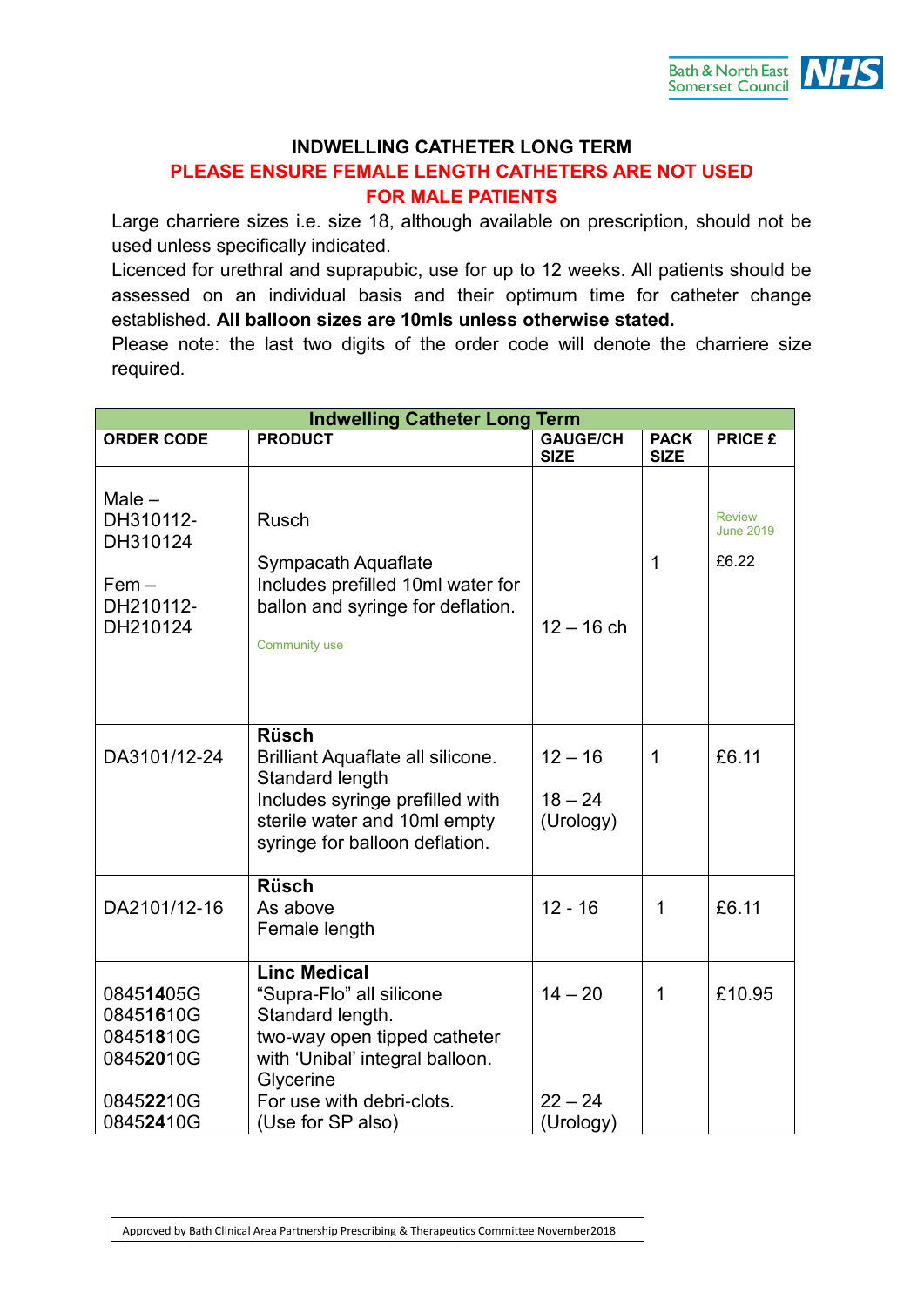

|                    | <b>Linc Medical</b> |           |        |
|--------------------|---------------------|-----------|--------|
| 0847 <b>12</b> 05G | As above            | $12 - 16$ | £10.95 |
| 0847 <b>14</b> 05G | Female length       |           |        |
| 08471610G          |                     |           |        |

# **CATHETERS FOR SHORT/MEDIUM TERM USE**

Maximum period of use is up to 28 days. Licenced for urethral and supra public use. If patient has a latex allergy revert to Rüsch Long-term Brilliant Aquaflate all silicone.

|                       | <b>Catheters for Short/Medium Term Use</b>                                                                                                                                            |                                |                            |                            |
|-----------------------|---------------------------------------------------------------------------------------------------------------------------------------------------------------------------------------|--------------------------------|----------------------------|----------------------------|
| <b>ORDER CODE</b>     | <b>PRODUCT</b>                                                                                                                                                                        | <b>GAUGE/CH</b><br><b>SIZE</b> | <b>PACK</b><br><b>SIZE</b> | <b>PRICE £</b>             |
| $DP310112 -$          | <b>Rüsch</b><br><b>Aquaflate PTFE</b>                                                                                                                                                 | $12 - 16$                      |                            | £2.17                      |
| DP310116              | Coated Latex with sterile water<br>filled syringe for balloon inflation<br>and empty syringe for balloon<br>deflation.<br>Standard length (look for PTFE<br>non-latex) Short term use |                                |                            | <b>Review</b><br>June 2019 |
| DP210112-<br>DP210116 | <b>Rüsch</b><br>As above<br>Female length                                                                                                                                             | $12 - 16$                      |                            | £2.17                      |

### **SPECIALIST CATHETERS**

This catheter may offer an alternative for those patients experiencing problems with urinary infection, by-passing or catheter blockage and are licensed for up to 12 weeks. There is no tip to the end of these catheters creating an additional drainage channel.

| <b>Specialist Catheters</b>                  |                                                                                                                                                                                                               |                                |                            |                |
|----------------------------------------------|---------------------------------------------------------------------------------------------------------------------------------------------------------------------------------------------------------------|--------------------------------|----------------------------|----------------|
| <b>ORDER CODE</b>                            | <b>PRODUCT</b>                                                                                                                                                                                                | <b>GAUGE/CH</b><br><b>SIZE</b> | <b>PACK</b><br><b>SIZE</b> | <b>PRICE £</b> |
| $3423 - 212$<br>$3423 - 214$<br>$3423 - 216$ | <b>MacGregor Healthcare Ltd</b><br>Qufora all silicone catheter with<br>integral balloon and open tip.<br>Prefilled water/glycerine syringe<br>for balloon inflation and<br>additional syringe for deflation. | $12 - 16$                      |                            | £5.50          |
| 08451405G                                    | <b>Linc Medical</b><br>"Supra-Flo" all silicone two-way                                                                                                                                                       | $14 - 20$                      |                            | £10.95         |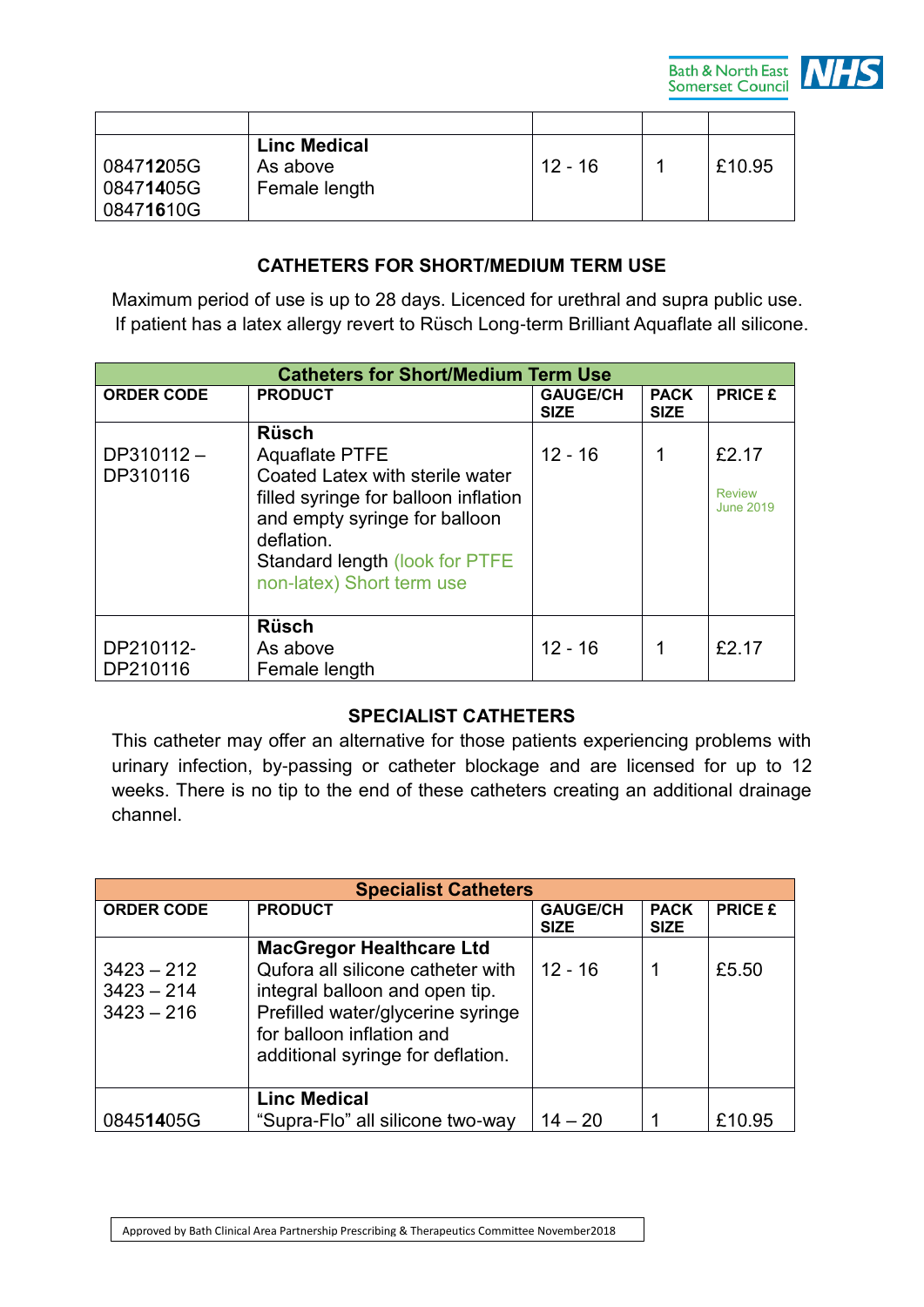

| 08451610G<br>08451810G<br>08452010G<br>08452210G<br>08452410G | open tipped catheter with<br>'Unibal' integral balloon.<br>Glycerine<br>Standard length.<br>For use with debri-clots.<br>(Use for SP also)                   | $22 - 24$<br>(Urology)                     |                            |                |
|---------------------------------------------------------------|--------------------------------------------------------------------------------------------------------------------------------------------------------------|--------------------------------------------|----------------------------|----------------|
|                                                               |                                                                                                                                                              |                                            |                            |                |
|                                                               | <b>Specialist Catheters (continued)</b>                                                                                                                      |                                            |                            |                |
| <b>ORDER CODE</b>                                             | <b>PRODUCT</b>                                                                                                                                               | <b>GAUGE/CH</b><br><b>SIZE</b>             | <b>PACK</b><br><b>SIZE</b> | <b>PRICE £</b> |
| <b>USM4008-</b><br><b>USM4018</b>                             | UltraSmooth plus MCath4<br><b>Standard Length</b><br>(with 4 drainage eyes)                                                                                  | 8-18ch                                     | 60                         | £63.00         |
| 08471205G<br>08471405G<br>08471610G                           | <b>Linc Medical</b><br>As above<br>Female length                                                                                                             | $12 - 16$                                  | 1                          | £10.95         |
| 2264S14UK<br>2264S16UK<br>2264S18UK                           | <b>Bard</b><br>Biocath Aquafil (SP use)<br>Standard length<br>Hydrogel coated. Includes<br>prefilled syringe of 10ml sterile<br>water<br><b>Hospital use</b> | 14/16/18<br>$20 - 24$<br>(Urology<br>only) | 1                          | £9.60          |

# **ENLARGED PROSTATE - SPECIALIST CATHETERS ONLY**

May be used for patients with an enlarged prostate who have experienced problems with insertion of standard catheter. They are licensed for up to twelve weeks. There is a special tip at the end of these catheters to negotiate large prostates.

|                    | <b>Enlarged Prostate - Specialist Catheters only</b>                |                                |                            |                |
|--------------------|---------------------------------------------------------------------|--------------------------------|----------------------------|----------------|
| <b>ORDER CODE</b>  | <b>PRODUCT</b>                                                      | <b>GAUGE/CH</b><br><b>SIZE</b> | <b>PACK</b><br><b>SIZE</b> | <b>PRICE £</b> |
| AB6718 -<br>AB6724 | Coloplast<br>X-Flow silicone<br>2 ways Delinotte tip<br>Volume 50ml | $18 - 24$                      | 5                          | 58.70          |
| 28490 - 28494      | Coloplast<br>Tieman Tip (standard) Hospital<br><b>use</b>           | $14 - 18$                      | 30                         | £45.17         |
| 5382 - 5386        | Coloplast<br>Conveen EasiCath Home use<br>Tieman Tip                | $12 - 16$                      | 25                         | £31.40         |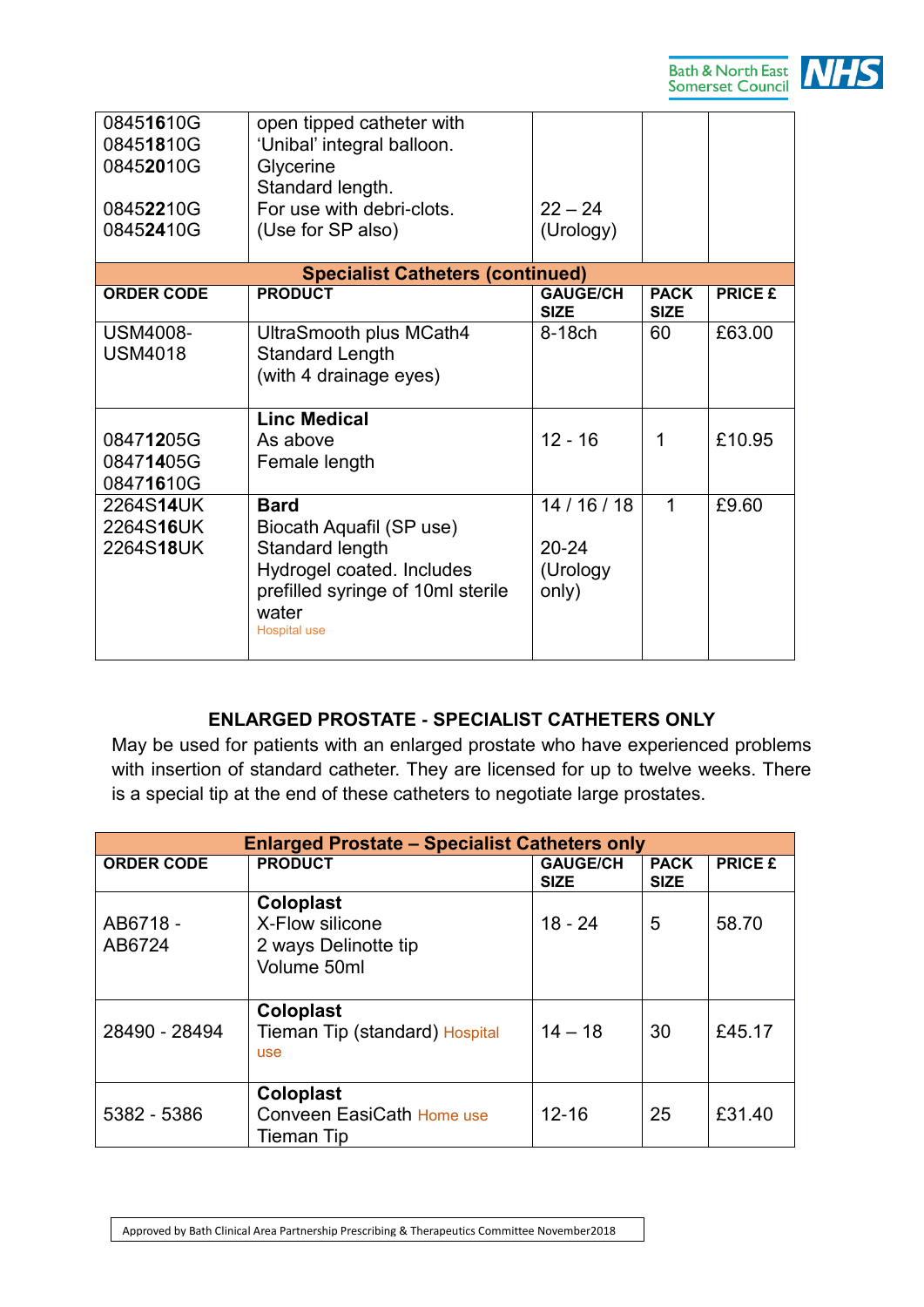

| IQ 3204.12-<br>3204.16 | <b>Manfred Sauer</b><br>IQ Cath Gel | 12-16ch | 30 | £46.68 |
|------------------------|-------------------------------------|---------|----|--------|

### **SILVER ALLOY COATED CATHETERS**

#### **For use only after discussion with a nurse from the Bladder & Bowel Service.**

The Bard Bardex IC silver alloy coated catheters may be suitable as an option for those patients with a history of recurrent catheter blockage/infection. Though not suitable for urine that contains proteus or pseudomonas. The release of silver ions within the coating restricts the micro-organism's ability to multiply. They are licensed for medium term use of 28 days as their effectiveness is reduced after this time.

#### **LEG BAGS**

The sterile bags listed below are suitable for the collection of urine from indwelling catheters or incontinence sheaths. (Bags that are not sterile should only be used with sheaths). These bags are intended for daytime use. A larger drainage bags which can be attached to the leg bag have more capacity for overnight use. Bags may be worn in difference positions on the leg, thigh, knee or calf and the position will determine the length of the inlet tube. Bags can be attached to the leg using latex free, washable elastic Velcro straps with non-slip backing which come with the leg bags or leg bag holder/support.

| <b>Leg Bags</b>   |                                                                                                                      |                |                            |                |
|-------------------|----------------------------------------------------------------------------------------------------------------------|----------------|----------------------------|----------------|
| <b>ORDER CODE</b> | <b>PRODUCT</b>                                                                                                       | <b>DETAILS</b> | <b>PACK</b><br><b>SIZE</b> | <b>PRICE £</b> |
|                   | <b>Great Bear</b><br>Libra Leg bags<br>With lever tap, overnight<br>connector and elastic non-slip<br>Velcro straps. |                |                            |                |
| 10100A            | Short tube (10cm) 350ml.                                                                                             | Lever Tap      | 10                         | £28.13         |
| 10102C            | Short tube (10cm) 500ml                                                                                              | T Tap          | 10                         | £28.55         |
| 10106G            | Short tube (10cm) 750mls                                                                                             | T Tap          | 10                         | 28.87          |
| 10104E            | Long tube (30cm) 500ml                                                                                               | T Tap          | 10                         | £28.55         |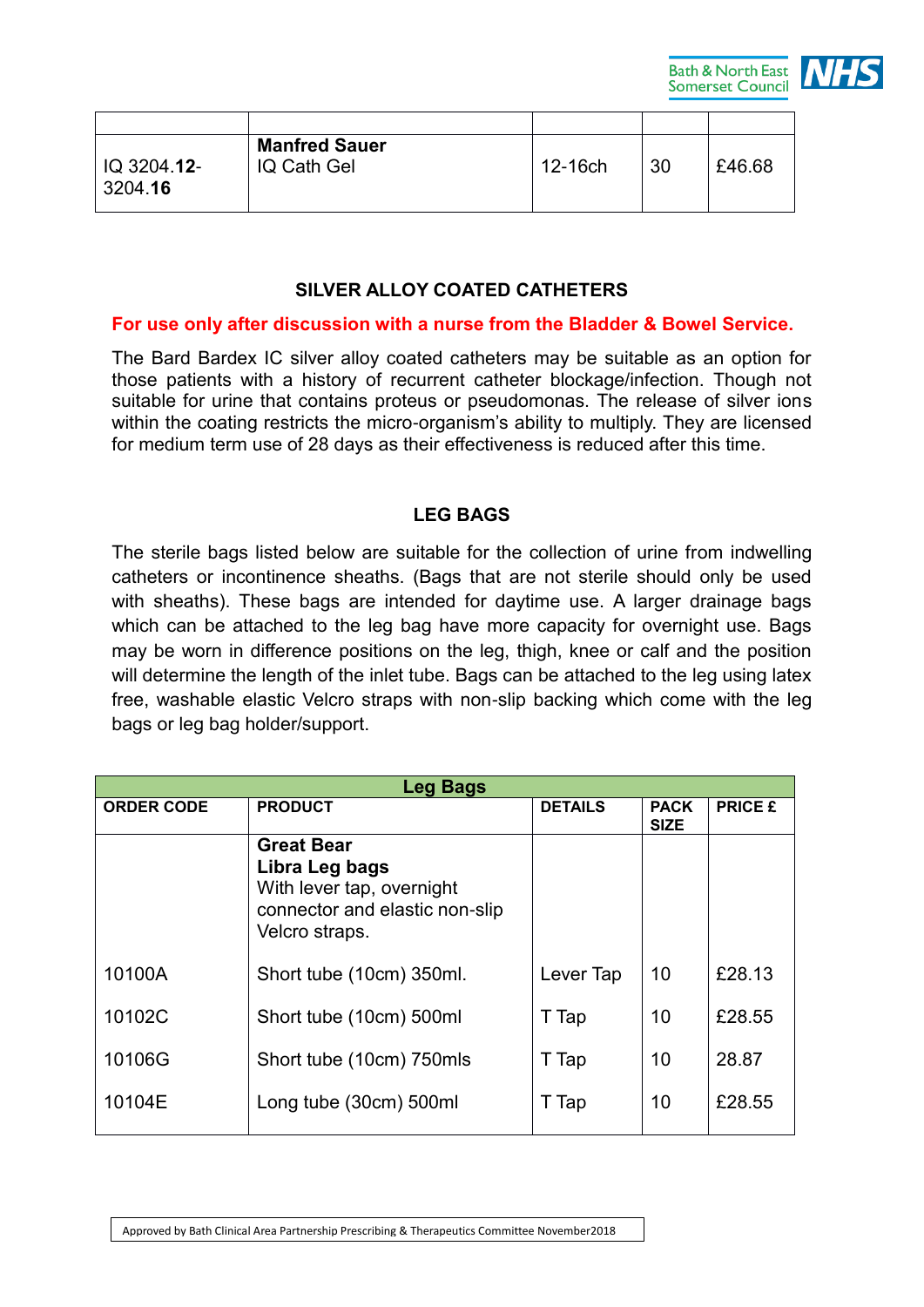

| 10108J            | Long tube (30cm) 750ml                                                                                                                                            | Lever Tap                  | 10                         | £28.87         |
|-------------------|-------------------------------------------------------------------------------------------------------------------------------------------------------------------|----------------------------|----------------------------|----------------|
| 10120W            | Long tube (30cm) 1000ml                                                                                                                                           | Lever Tap                  | 10                         | £29.19         |
| 10122Y            | Adjustable tube (45cm) 1000ml                                                                                                                                     | Lever Tap                  | 10                         | £29.19         |
|                   | <b>Convatec / Unomedical Ltd</b><br>Careline Leg bags<br>All with needle free sample port.<br>Overnight connection tube.<br><b>Elasticated Velcro straps</b>      |                            |                            |                |
| 45-01-SVCG        | Short tube T Tap.350mls                                                                                                                                           | T Tap                      | 10                         | £25.69         |
| 45-05-SVCG        | Short Tube T Tap 500mls                                                                                                                                           | T Tap                      | 10                         | £25.48         |
| 46-09-SVCG        | Short Tube Lever Tap 750mls                                                                                                                                       | Lever Tap                  | 10                         | £26.93         |
| Continued         |                                                                                                                                                                   |                            |                            |                |
|                   | <b>Leg Bags (continued)</b>                                                                                                                                       |                            |                            |                |
| <b>ORDER CODE</b> | <b>PRODUCT</b>                                                                                                                                                    | <b>DETAILS</b>             | <b>PACK</b><br><b>SIZE</b> | <b>PRICE £</b> |
| 45-02-LVCG        | Long Tube 350mls T Tap                                                                                                                                            | T Tap                      | 10                         | £26.69         |
| 46-06-LVCG        | Long tube 500mls. Lever tap                                                                                                                                       | Lever Tap                  | 10                         | £25.48         |
| 45-06-LVCG        | Long tube 500ml. T tap.                                                                                                                                           | T Tap                      | 10                         | £25.48         |
| 46-10-LVCG        | Long tube 750ml. Lever tap                                                                                                                                        | Lever Tap                  | 10                         | £26.93         |
| 45-10-LVCG        | Long tube 750ml. T tap                                                                                                                                            | T Tap                      | 10                         | £26.93         |
|                   | <b>Great Bear</b><br>Libra Conform 3 Leg bag<br>The chambers of the leg bag<br>conform to the contour of the<br>thigh/calf making it more<br>comfortable to wear. | For use<br>with<br>sheaths |                            |                |
| 10114Q            | 500ml.<br>Short tube (10cm)                                                                                                                                       |                            | 10                         | £28.82         |
|                   |                                                                                                                                                                   |                            |                            |                |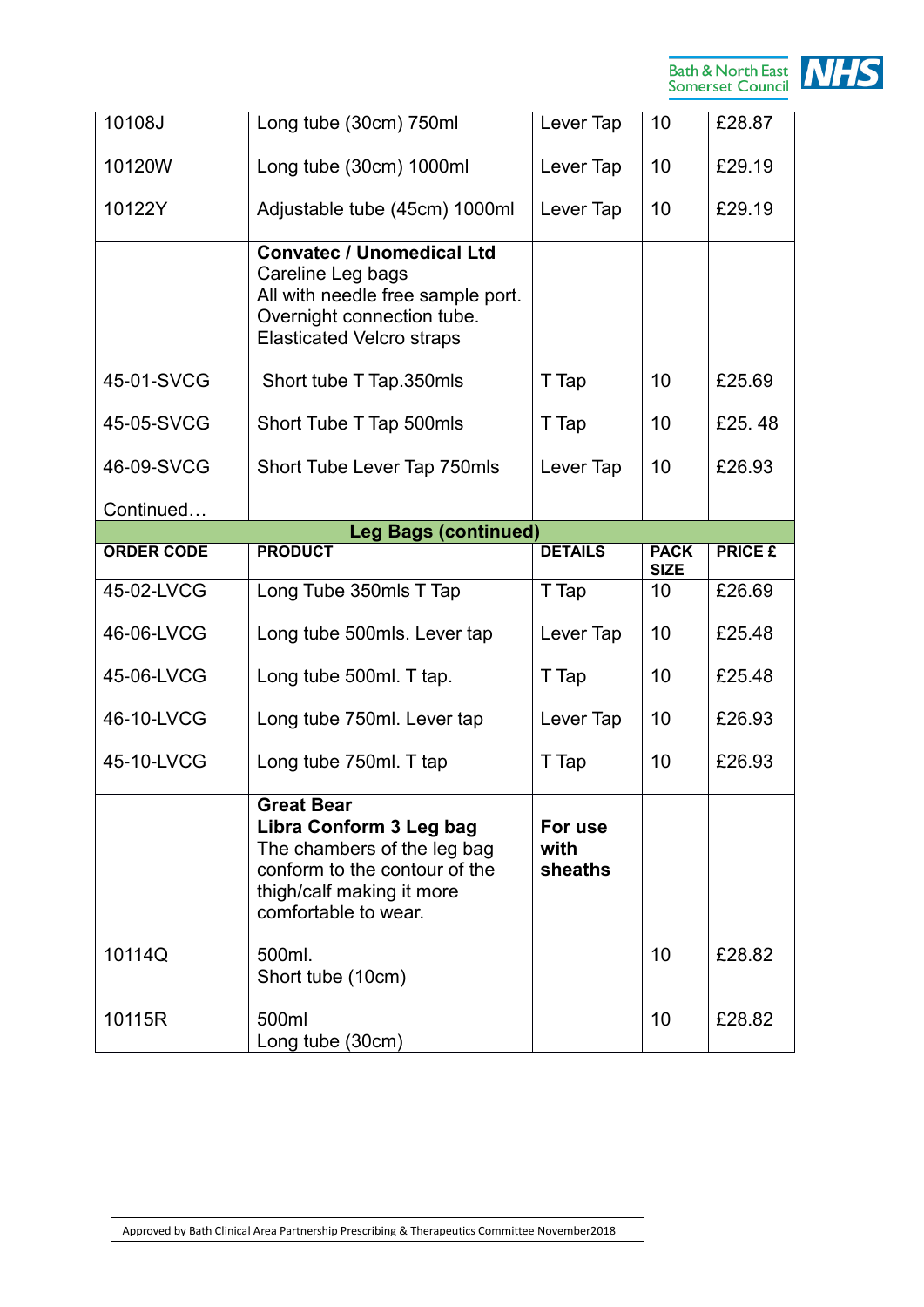

### **SINGLE USE NIGHT DRAINAGE BAGS**

Single use for connection to leg bags or catheter valves to maintain a closed circuit and reduce catheter acquired infections. Note T-tap for easy emptying.

|                   | <b>Single Use Night Drainage Bags</b>                       |                |                            |                |
|-------------------|-------------------------------------------------------------|----------------|----------------------------|----------------|
| <b>ORDER CODE</b> | <b>PRODUCT</b>                                              | <b>DETAILS</b> | <b>PACK</b><br><b>SIZE</b> | <b>PRICE £</b> |
|                   | <b>Great Bear</b> Single use night bags                     |                |                            |                |
| 10300S            | GB2 night bag<br>non-sterile without tap                    | T Tap          | 10                         | £2.68          |
| 10303V            | GB3 night bag<br>non-sterile with single use T tap          | T Tap          | 10                         | £3.32          |
| 10GB3S            | GB3 night bag<br>Sterile with single use T tap              | T Tap          | 10                         | £5.77          |
|                   | <b>Unomedical Ltd</b>                                       |                |                            |                |
| 45-40-LBC         | Careline E2<br>non-sterile urine bag. 2 litre.<br>90cm tube |                | 10                         | £2.47          |

#### **SEVEN DAY DRAINABLE BAGS**

These bags are for continuous use for catheters on free-drainage and should be replaced after seven days. Disconnection in the interim is not recommended as this breaks the sterile closed system and increases the risk of catheter acquired infection.

|                   | <b>Seven Day Drainable Bags</b>                                   |                |                            |                |  |
|-------------------|-------------------------------------------------------------------|----------------|----------------------------|----------------|--|
| <b>ORDER CODE</b> | <b>PRODUCT</b>                                                    | <b>DETAILS</b> | <b>PACK</b><br><b>SIZE</b> | <b>PRICE £</b> |  |
|                   | <b>Great Bear</b><br>Reusable night bag<br>2000ml. sterile        |                |                            |                |  |
| 10400W            | GB4 night bag with lever tap                                      | Lever tap      | 10                         | £13.59         |  |
| 10402Y            | GB4 Fold up night bag with lever<br>tap and star formed tubing.   | Lever tap      | 10                         | £14.23         |  |
| 10430U            | GB6, 3- Litre Sterile and<br>Reusable with Star Tubing<br>(120cm) | Lever tap      | 10                         | £17.30         |  |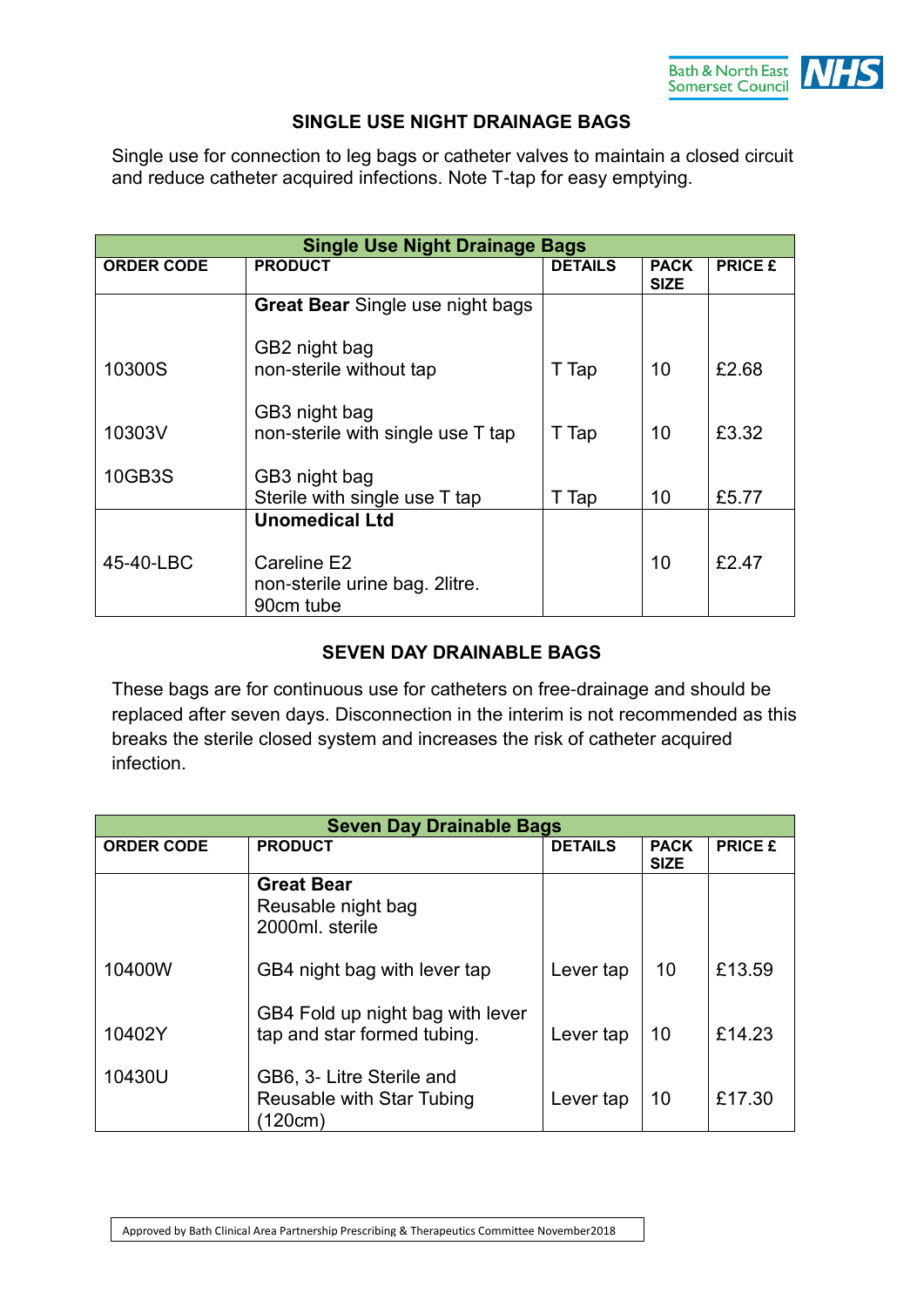

| 10330Y     | GB5, 3-Litre, Non-Sterile, single<br>use | T Tap     | 10 | £5.90  |
|------------|------------------------------------------|-----------|----|--------|
|            | <b>Unomedical Ltd</b>                    |           |    |        |
| 45-20-IDCG | Careline+ E4<br>2 Litre, 103cm tube      | T Tap     | 10 | £11.84 |
| 46-20-IDCG | Careline+ E4<br>2 Litre, 103cm tube      | Lever tap | 10 | £11.84 |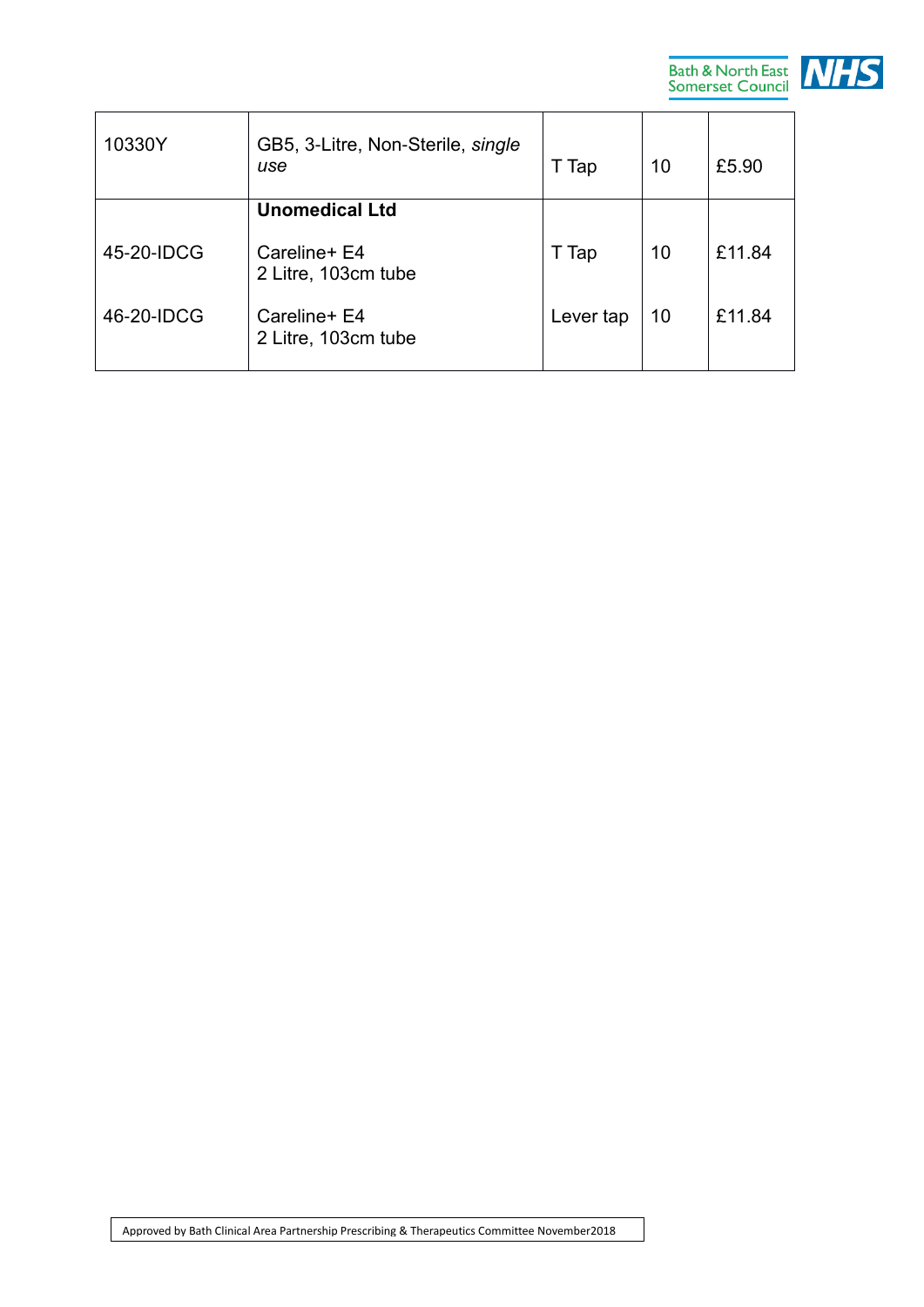

# **BELLY BAG**

Each bag comprises a drainage bag and is worn around the waist. Urine is drained into the bag by means of residual bladder pressure. The bag should be changed every 28 days.

| <b>Belly Bag</b>  |                                                                                                                                                                                                                  |                |                            |                |  |
|-------------------|------------------------------------------------------------------------------------------------------------------------------------------------------------------------------------------------------------------|----------------|----------------------------|----------------|--|
| <b>ORDER CODE</b> | <b>PRODUCT</b>                                                                                                                                                                                                   | <b>DETAILS</b> | <b>PACK</b><br><b>SIZE</b> | <b>PRICE £</b> |  |
| B1000             | <b>Teleflex</b><br><b>Rüsch belly bag</b><br>Latex free 1000ml<br>Capacity bag with anti-reflux valve.<br>Suitable for attachment to both<br>urethral or suprapubic catheters.<br>Can be worn for up to 28 days. |                |                            | £10.70         |  |
| PO337             | Replacement belt                                                                                                                                                                                                 |                | 1                          | £2.39          |  |
| <b>B1000CT</b>    | <b>Rüsch Belly bag with extended</b><br>60cm drainage tubing                                                                                                                                                     |                |                            | £10.70         |  |
| <b>B1000P</b>     | <b>Rüsch</b> Belly bag with sample port                                                                                                                                                                          |                |                            | £10.70         |  |

#### **CATHETER BAG STANDS**

Drainable bags need to be supported on a stand to avoid the creation of negative pressure at 30cms below the bladder. If pressure is allowed to build, it can cause catheter blockage from suction on the bladder mucosa.

**Please telephone Rapid Care Home Delivery customer services for a complimentary floor stand or bed bag holder - Phone 0800 181 901**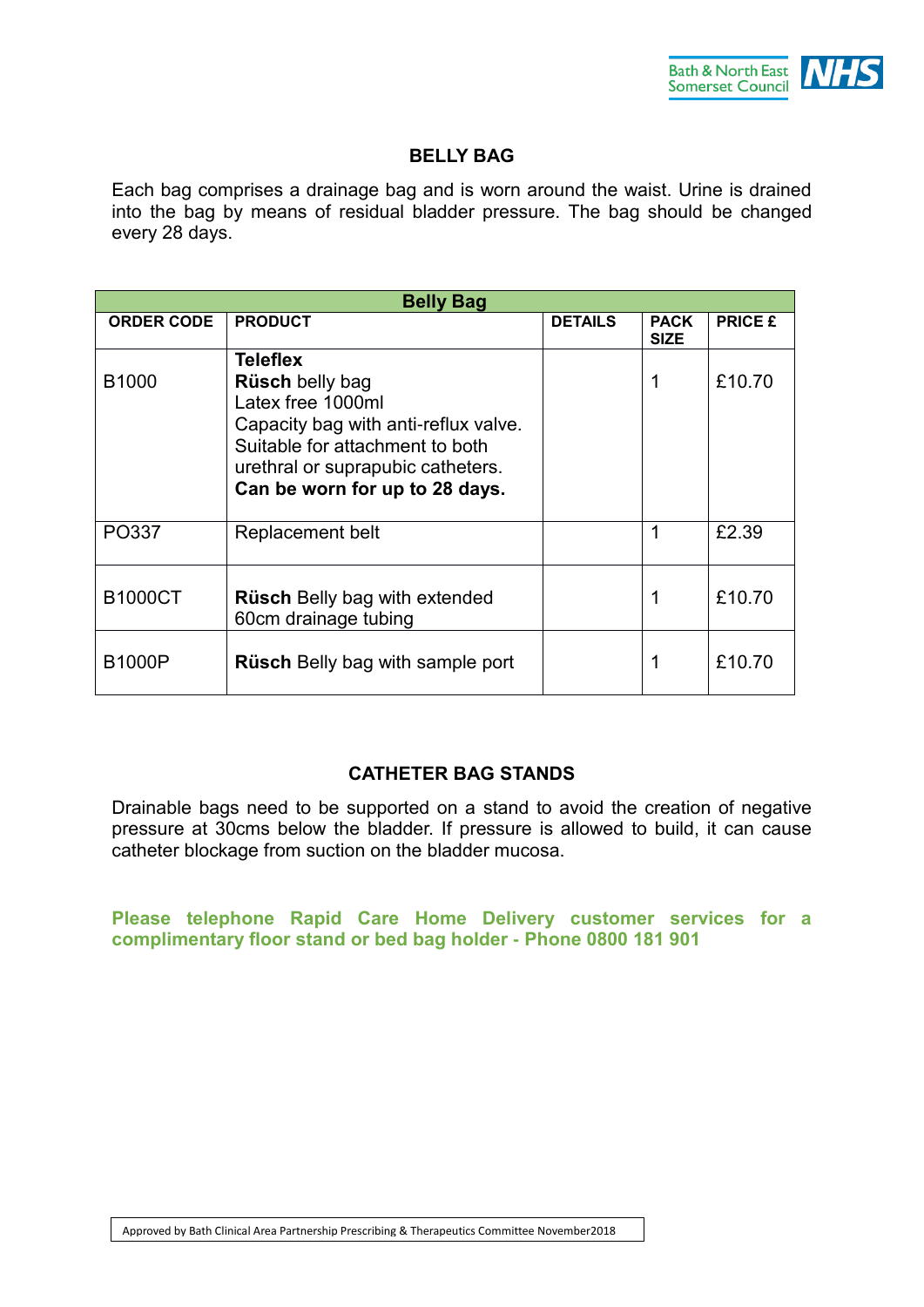

# **LEG BAG HOLDERS/SUPPORT**

An alternative method of supporting the leg bag. Manufactured from a soft, latex free fabric it encases the leg bag to hold it against the patient's leg. The sleeve has an opening for the tap for easy emptying.

| <b>Leg Bag Holders/Support</b>               |                                                                                                                                    |                |                            |                                  |
|----------------------------------------------|------------------------------------------------------------------------------------------------------------------------------------|----------------|----------------------------|----------------------------------|
| <b>ORDER CODE</b>                            | <b>PRODUCT</b>                                                                                                                     | <b>DETAILS</b> | <b>PACK</b><br><b>SIZE</b> | <b>PRICE £</b>                   |
|                                              | <b>Unomedical Ltd</b><br>Careline (CareSleeve)                                                                                     |                |                            |                                  |
| 46-LS-01<br>46-LS-03<br>46-LS-05<br>46-LS-07 | Small (30-45cm)<br>Medium (45-65cm)<br>Large (55-80cm)<br>Extra Large (65-90cm)                                                    |                | $\overline{4}$             | £8.33<br>£8.33<br>£8.33<br>£8.33 |
| 45-85-EX                                     | Careline leg bag straps                                                                                                            |                | 10                         | £14.45                           |
| 10660S<br>10655M<br>10654L<br>10665X         | <b>Great Bear</b><br>Libra Leg Bag Holder (sleeve)<br>Small (30-45cm)<br>Medium (45-65cm)<br>Large (55-80cm)<br>$X-Large(65-90cm)$ |                | 4                          | £8.53<br>£8.53<br>£8.53<br>£8.53 |
| 10622C<br>10637T                             | <b>Great Bear</b><br>Libra leg bag strap with non-slip<br>silicone backing (for drainage bags)<br>Calf<br>Thigh                    |                | 10<br>10                   | £14.04<br>£14.04                 |

#### **CATHETER SUPPORT STRAPS**

| <b>Catheter Support Straps</b> |                                                                           |                |                            |                |  |
|--------------------------------|---------------------------------------------------------------------------|----------------|----------------------------|----------------|--|
| <b>ORDER CODE</b>              | <b>PRODUCT</b>                                                            | <b>DETAILS</b> | <b>PACK</b><br><b>SIZE</b> | <b>PRICE £</b> |  |
| 383001                         | <b>Coloplast</b><br>Simpla Retaining Strap. Latex<br>free re-usable strap | Adult 50cm     | 5                          | £14.29         |  |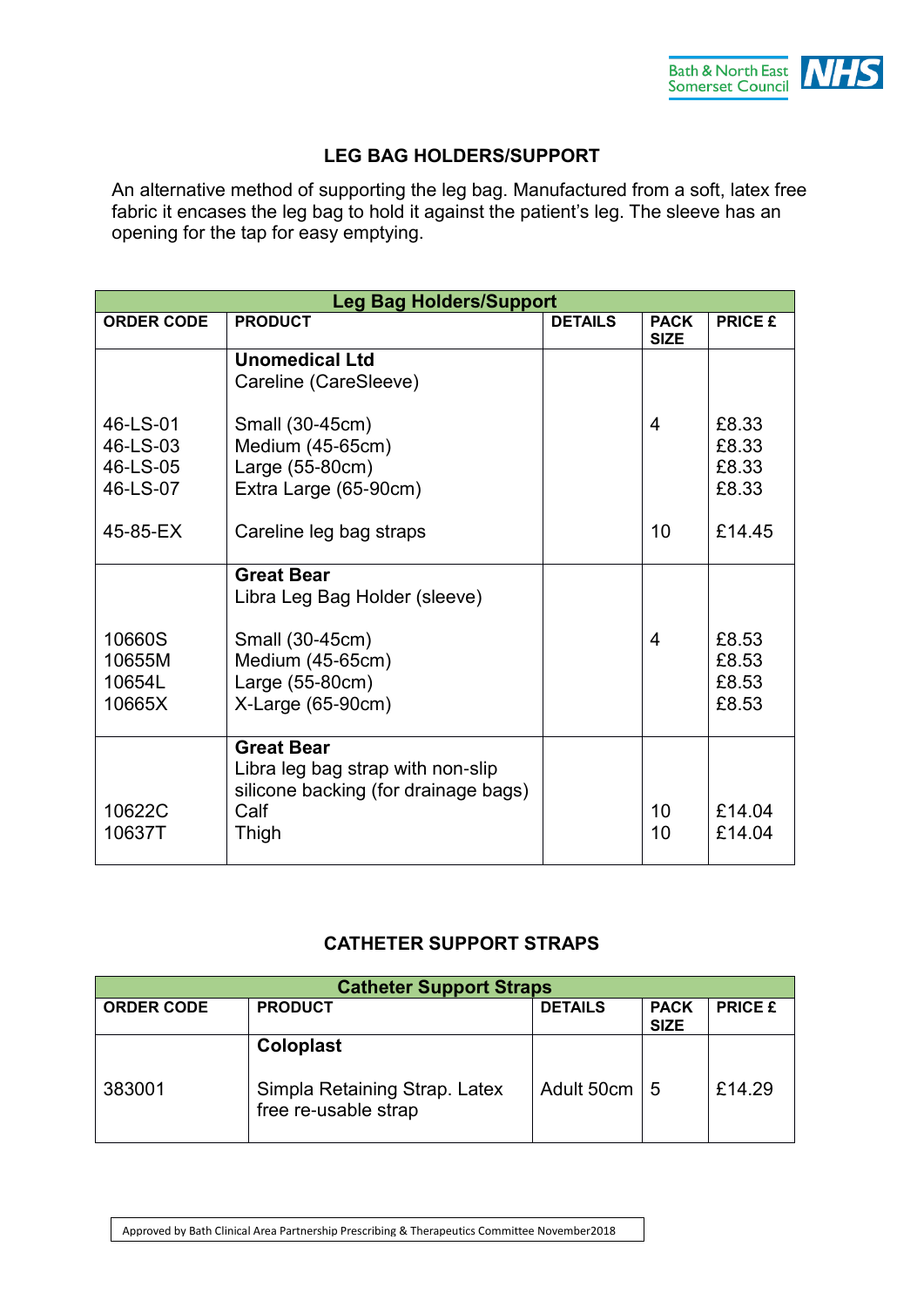

| 383003                               | As above                                                     | Abdominal<br>90cm | 5                          | £15.77                               |
|--------------------------------------|--------------------------------------------------------------|-------------------|----------------------------|--------------------------------------|
|                                      | <b>Catheter Support Straps (cont.)</b>                       |                   |                            |                                      |
| <b>ORDER CODE</b>                    | <b>PRODUCT</b>                                               | <b>DETAILS</b>    | <b>PACK</b><br><b>SIZE</b> | <b>PRICE £</b>                       |
|                                      | <b>Great Bear</b><br>Fix it strap (Velcro)                   |                   |                            |                                      |
| 10646C<br>10644A<br>10645B<br>10647D | Short<br>Adult<br>Abdominal<br>Adjustable (150cm cut to fit) |                   | 5                          | £14.20<br>£14.20<br>£15.54<br>£17.91 |

#### **CATHETER VALVES**

It is recommended to change catheter valves every 5-7 days. A urine drainage bag may be attached to an open catheter valve to allow for free drainage overnight.

Contra-indications: reduced bladder capacity, no bladder sensation, cognitive impairment and insufficient manual dexterity to operate a catheter valve.

|                   | <b>Catheter Valves</b>          |                |                            |                |
|-------------------|---------------------------------|----------------|----------------------------|----------------|
| <b>ORDER CODE</b> | <b>PRODUCT</b>                  | <b>DETAILS</b> | <b>PACK</b><br><b>SIZE</b> | <b>PRICE £</b> |
|                   | <b>Unomedical</b>               |                |                            |                |
|                   | Careline sterile catheter valve |                |                            |                |
| 90 821 1S-20      | with lever tap                  | Lever          | 5                          | £3.98          |
| 90 805 1S-20      | with T-tap                      | Tap            | 5                          | £4.21          |
| BFF <sub>5</sub>  | <b>Bard Flip- Flo Valve</b>     | Lever          | 5                          | £13.37         |

#### **CATHETER MAINTENANCE SOLUTIONS**

Catheter maintenance solutions should not be considered as an option for routine catheter maintenance. There should be a clinical rationale for use of catheter maintenance solutions, and they should only be considered for short term use, to treat indwelling catheters for prevention of encrustation, or to dissolve crystal formulation. A 3.23% citric acid solution is recommended for reduction of crystallisation. Two sequential instillations of a small volume are more effective than a single administration. Please see protocol for further guidance.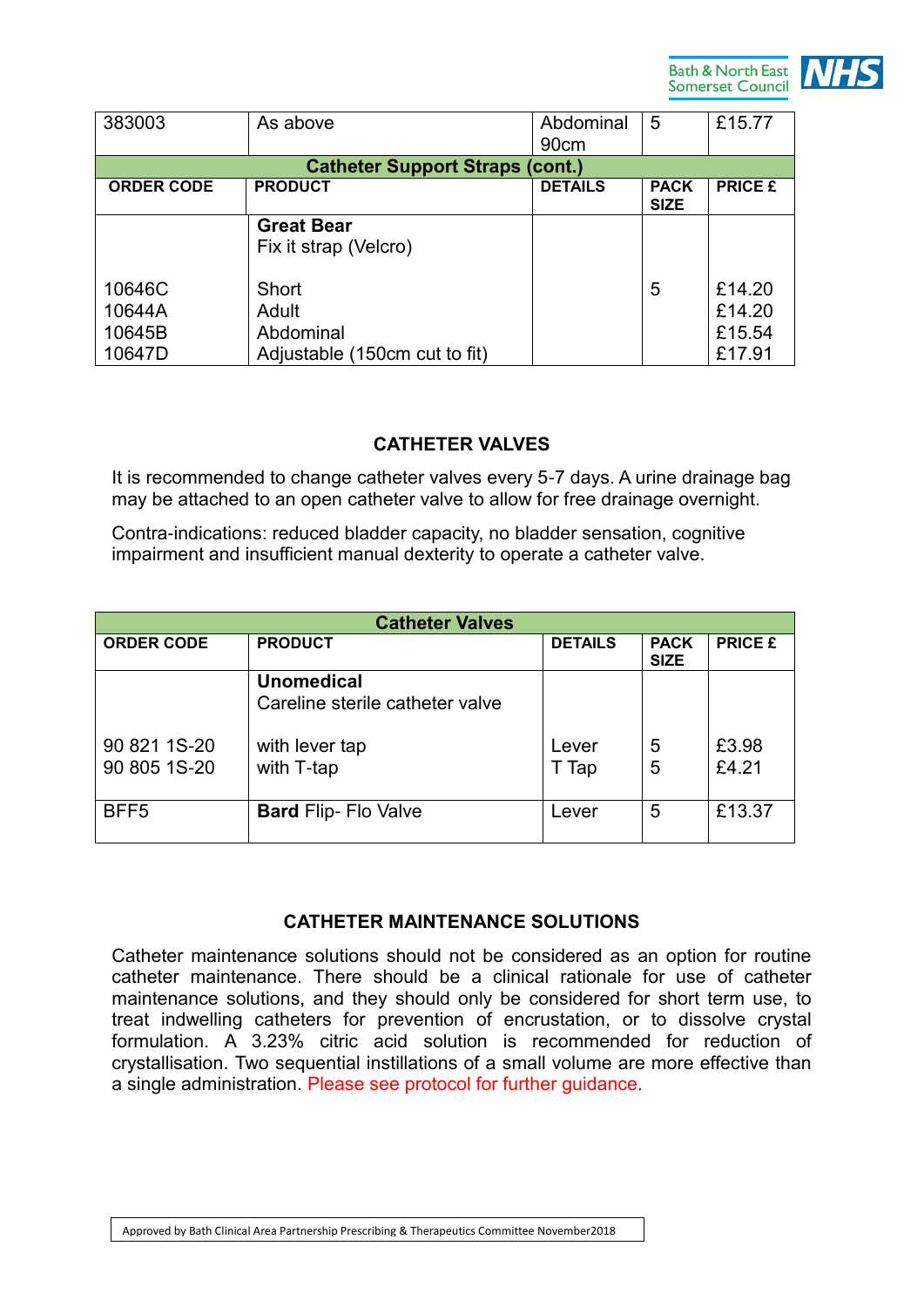

Monitoring pH will help identify the need for, and the type of solution required. Citric acid should only be used for those patients who have a consistently high pH of 6.8 or above.

#### **It is good practice to cut open catheters on removal, from those patients where blocking is a problem to see if the lumen is blocked by sediment deposit.**

#### **Bladder Washout Equipment**

#### **Please contact Rapid Care Home Delivery Service for the following complimentary items on 0800181901**

| 1 Litre Bottles of Normal Saline 0.09% |
|----------------------------------------|
| 50ml Bladder syringes                  |
| I litre plastic jugs                   |
| Sterile field                          |

#### **Please also see Protocol**

| <b>Catheter Maintenance Solutions</b> |                                                                                                                                               |                  |                            |                |
|---------------------------------------|-----------------------------------------------------------------------------------------------------------------------------------------------|------------------|----------------------------|----------------|
| <b>ORDER CODE</b>                     | <b>PRODUCT</b>                                                                                                                                | <b>DETAILS</b>   | <b>PACK</b><br><b>SIZE</b> | <b>PRICE £</b> |
|                                       | <b>B</b> Braun<br>Uro-tainer Twin. Solution divided<br>into a twin delivery system<br>allowing for two sequential<br>solution administrations |                  |                            |                |
| 9746609                               | Citric acid 3.23% Suby G                                                                                                                      | $2 \times 30$ ml | 1                          | £4.81          |
| 9746625                               | Citric acid 6% Solution R                                                                                                                     | $2 \times 30$ ml | $\mathbf 1$                | £4.81          |
|                                       | <b>Bard</b>                                                                                                                                   |                  |                            |                |
| <b>CSG 50</b>                         | Optiflo G                                                                                                                                     | 50 ml            | 1                          | £3.60          |
| <b>CSG 100</b>                        | 3.23% citric acid (Suby G)                                                                                                                    | 100ml            |                            | £3.60          |
| CSR <sub>50</sub>                     | Optiflo R                                                                                                                                     | 50 <sub>ml</sub> | 1                          | £3.60          |
| <b>CSR100</b>                         | 6.0% citric acid Solution R                                                                                                                   | 100ml            | 1                          | £3.60          |
| CSS <sub>50</sub>                     | Optiflo S                                                                                                                                     | 50 <sub>ml</sub> | 1                          | £3.39          |
| <b>CSS100</b>                         | 0.9% Saline                                                                                                                                   | 100ml            |                            | £3.39          |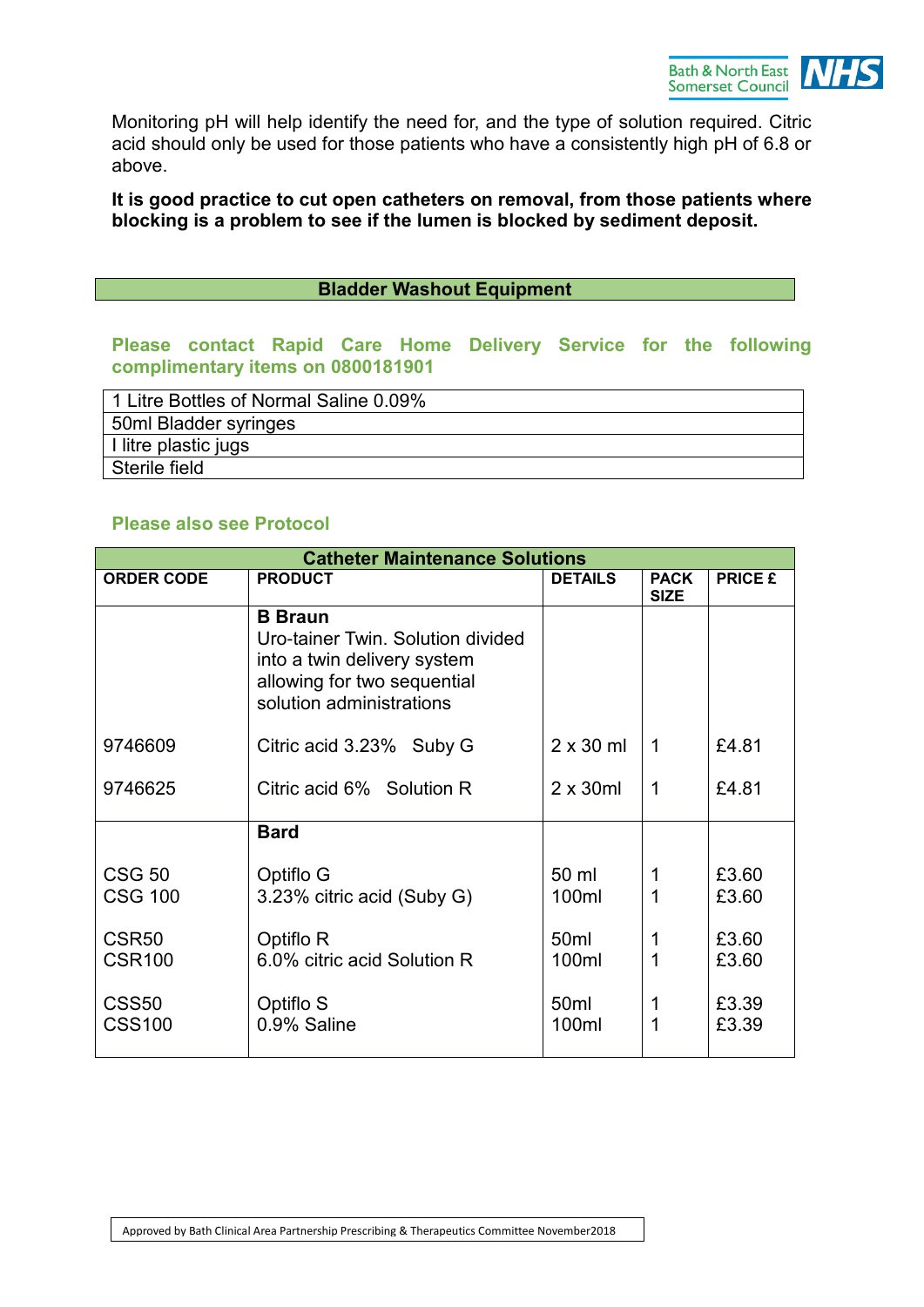

#### **CATHETERISATION LUBRICANT, LOCAL ANAESTHETIC AND ANTISEPTIC**

For use when catheterising both male and female patients. To minimise damage to the urethra, facilitate painless instrumentation and reduce the risk of associated infection.

**Please note:** Must not be used in patients with known hypersensitivity to the active ingredients or in patients with significantly damaged urethral mucosa.

|                      | <b>Lubricant, Local Anaesthetic and Antiseptic</b>                                                  |                |                            |                |  |
|----------------------|-----------------------------------------------------------------------------------------------------|----------------|----------------------------|----------------|--|
| <b>ORDER CODE</b>    | <b>PRODUCT</b>                                                                                      | <b>DETAILS</b> | <b>PACK</b><br><b>SIZE</b> | <b>PRICE £</b> |  |
|                      | Instillagel                                                                                         |                |                            |                |  |
|                      |                                                                                                     | (Urology)      |                            |                |  |
|                      | Applicator tubes                                                                                    |                | 10                         | £7.99          |  |
|                      | Sterile lubricant gel                                                                               | 6ml            |                            | £8.90          |  |
|                      | Sterile lubricant gel                                                                               | 11ml           |                            | £8.90          |  |
|                      |                                                                                                     |                |                            |                |  |
|                      | A water-soluble lubricant can be<br>used in patients where use of<br>lidocaine is contra-indicated. |                |                            |                |  |
| CJM08501<br>CJM12501 | <b>Cathejell Mono</b><br>Sterile lubricant gel<br>Sterile lubricant gel                             | 8.5g<br>12.5g  |                            | £0.80<br>£0.85 |  |

#### **INTERMITTENT SELF-CATHETERISATION (ISC)**

Single use only. Indications for use: patients with incomplete bladder emptying e.g. neurogenic bladder disorders, particularly patients with multiple sclerosis, spina bifida, diabetes and spinal cord injury.

|                                                         | <b>Intermittent Self-Catheterisation</b>                |                |                            |                |  |
|---------------------------------------------------------|---------------------------------------------------------|----------------|----------------------------|----------------|--|
| <b>ORDER CODE</b>                                       | <b>PRODUCT</b>                                          | <b>DETAILS</b> | <b>PACK</b><br><b>SIZE</b> | <b>PRICE £</b> |  |
|                                                         | <b>Peak Medical</b>                                     |                |                            |                |  |
| <b>USP4008-</b><br>4009                                 | UltraSmooth Plus (male) (Standard)                      | CH 8-18        | 25                         | £23.75         |  |
| <b>USD1808-</b><br>1818                                 | UltraSmooth Plus (fem) (standard)                       | CH 8-18        | 25                         | £23.75         |  |
| <b>USA4208</b><br>$\qquad \qquad -$<br><b>USA4218CH</b> | UltraSmooth Aqua (integral water<br>sachet) Male (42cm) | <b>CH8-18</b>  | 30                         | £37.20         |  |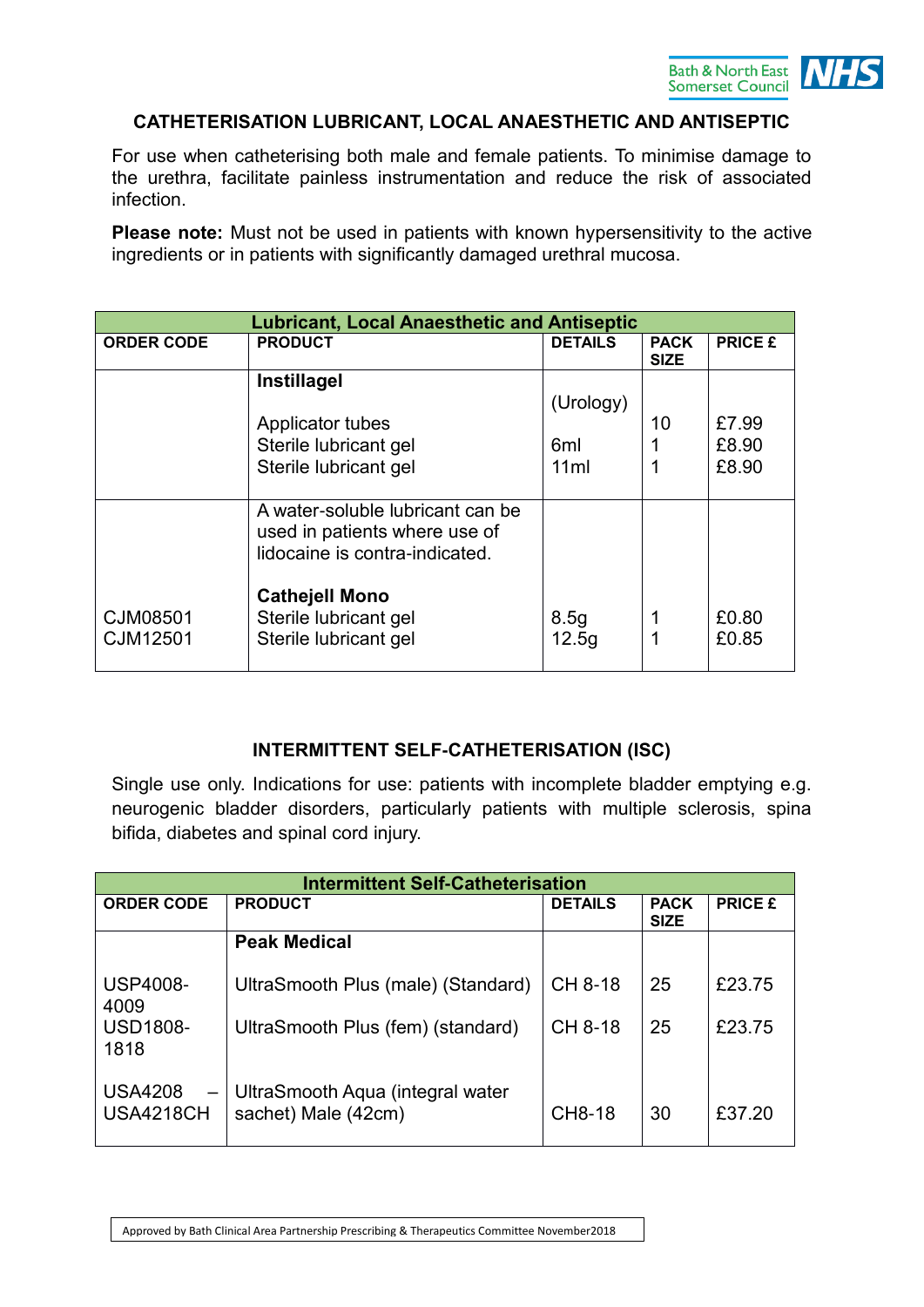

| <b>USA1408-</b><br>4218                                      | UltraSmooth Plus Aqua (integral<br>water sachet) Female (14cm)           |          |    |        |
|--------------------------------------------------------------|--------------------------------------------------------------------------|----------|----|--------|
|                                                              | <b>MacGregor Healthcare Ltd</b>                                          |          |    |        |
| 361412/14/16                                                 | Qufora Twostep<br>Standard (Male)                                        | CH 12-16 | 30 | £25.80 |
| 361210/12/14                                                 | Qufora Twostep - Female                                                  | CH 10-14 | 30 | £25.80 |
| W2SM10-<br><b>W2SM16</b>                                     | Wycath H20 - Male                                                        | CH 10-16 |    |        |
| occasional use.                                              | The following products are recommended for teaching purposes only and/or |          |    |        |
|                                                              |                                                                          |          |    |        |
| 28810-28814                                                  | <b>Coloplast</b><br>Speedicath Compact Plus (Female)                     | CH 10-14 | 30 | £49.06 |
| 28592                                                        | Speedibag (to be used with<br>compact catheter)                          | One size | 30 | £21.09 |
| 28920 (10ch)<br>28922 (12ch)<br>28924 (14ch)<br>28916 (16ch) | Male Speedicath Flex (pocket)                                            | CH 12-16 | 30 | £54.30 |
|                                                              | <b>Wellspect Healthcare</b>                                              |          |    |        |
| 404-10-25 to                                                 | Lofric Origo with water Standard<br>40cm                                 | CH 10-16 | 30 | £51.64 |
| 404 - 16 - 25                                                | Lofric Sense Female (15cm)                                               | CH 8-16  | 30 | £47.37 |
| 4160825-                                                     | Lofric Hydro-kit (integral bag)<br>female/paed                           | CH 10-16 | 20 | £39.47 |
| 4161425                                                      | Lofric Hydro-kit (integral bag) male,<br>non-PVC                         | CH 12-16 | 20 | £37.88 |
|                                                              | Lofric Hydro-kit - M Tiemann                                             |          | 20 | £38.23 |
| 70104-70164                                                  | <b>Hollister</b><br><b>VaPro Pocket Male</b>                             |          |    |        |
|                                                              |                                                                          | CH 12-18 | 30 | £51.91 |
| 88081-8ch<br>88101-10ch<br>88121-12ch<br>88141-14ch          | Infyna Female                                                            | CH 8-14  | 30 | £52.43 |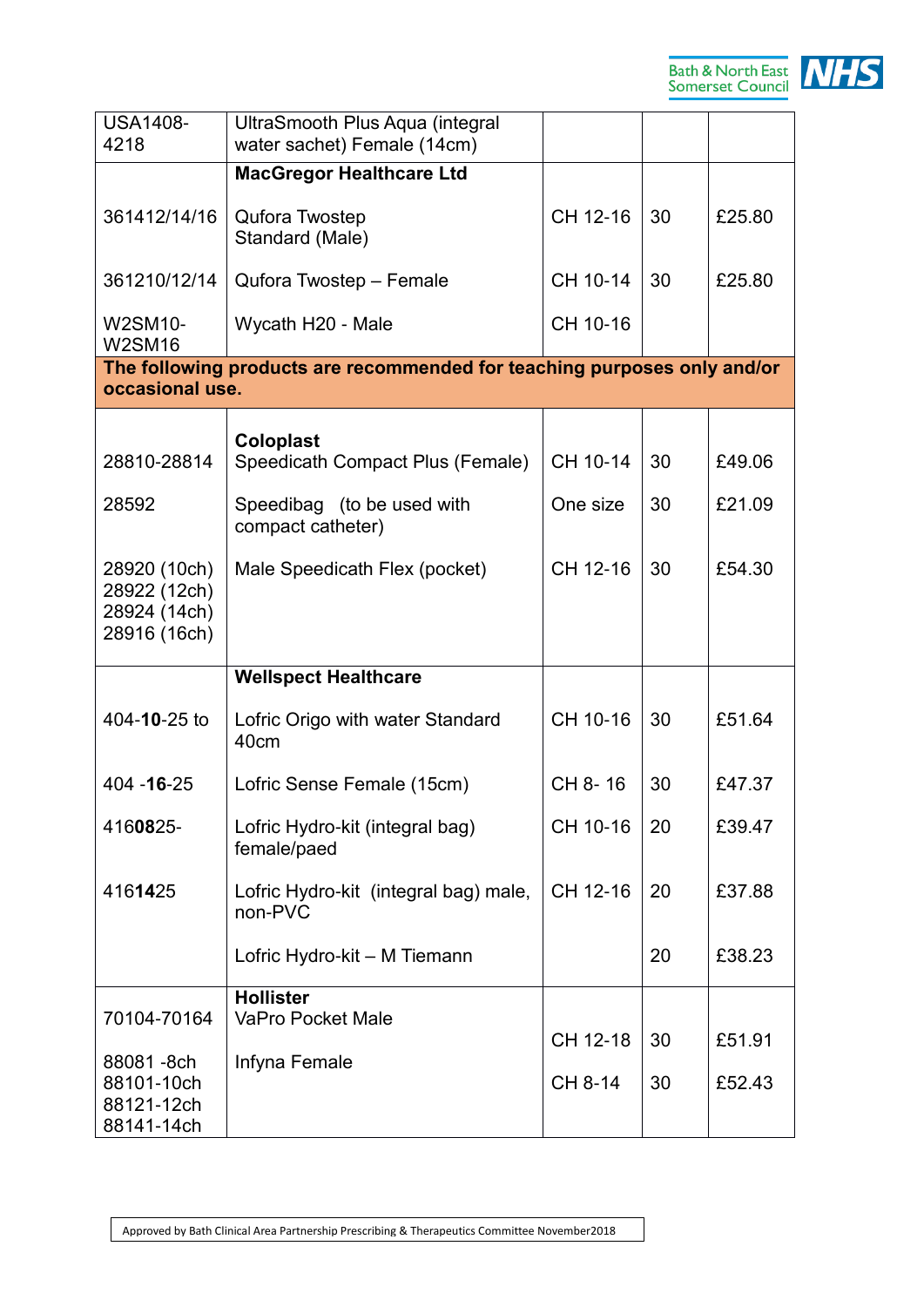# **INCONTINENCE SHEATHS**

These can offer a valuable alternative method of urinary incontinence containment management for men. Sheaths are available with and without fixing devices which may be applied externally. It is important to accurately assess for type and size of sheath using the manufacturer's measuring device. It is recommended that the sheaths are changed daily.

Adhesive removers and barrier products are not normally recommended with sheaths. Adhesive residue can be washed away with warm soapy water and barrier creams may interfere with adhesion. If a patient is experiencing related problems, advice may be obtained from the Bladder and Bowel Service.

| <b>Sheaths</b>                                                 |                                                                                                        |                |                            |                |
|----------------------------------------------------------------|--------------------------------------------------------------------------------------------------------|----------------|----------------------------|----------------|
| <b>ORDER CODE</b>                                              | <b>PRODUCT</b>                                                                                         | <b>DETAILS</b> | <b>PACK</b><br><b>SIZE</b> | <b>PRICE £</b> |
|                                                                | <b>Coloplast</b><br>Convene Optima Silicone sheath.<br>Individually packaged in rigid<br>compact case. |                |                            |                |
| 22025                                                          | 25mm (standard length 80mm)                                                                            |                | 30                         | £51.68         |
| 22030                                                          | 30mm (standard length)                                                                                 |                |                            |                |
| 22035                                                          | 35mm (standard length)                                                                                 |                |                            |                |
| 22040                                                          | 40mm (standard length)                                                                                 |                |                            |                |
| 22121                                                          | 21mm (shorter length 55mm)                                                                             |                |                            |                |
| 22125                                                          | 25mm (shorter length)                                                                                  |                |                            |                |
| 22130                                                          | 30mm (shorter length)                                                                                  |                |                            |                |
| 22135                                                          | 35mm (shorter length)                                                                                  |                |                            |                |
|                                                                | <b>Great Bear</b><br>Libra Sheath, Silicone.<br>Individually packaged with<br>easy tear opening        |                |                            |                |
| GBLSS24<br>GBLSS28<br>GBLSS31<br>GBLSS33<br>GBLSS35<br>GBLSS40 | Standard 24mm<br>Standard 28mm<br>Standard 31mm<br>Standard 33mm<br>Standard 35mm<br>Standard 40mm     |                | 30                         | £47.13         |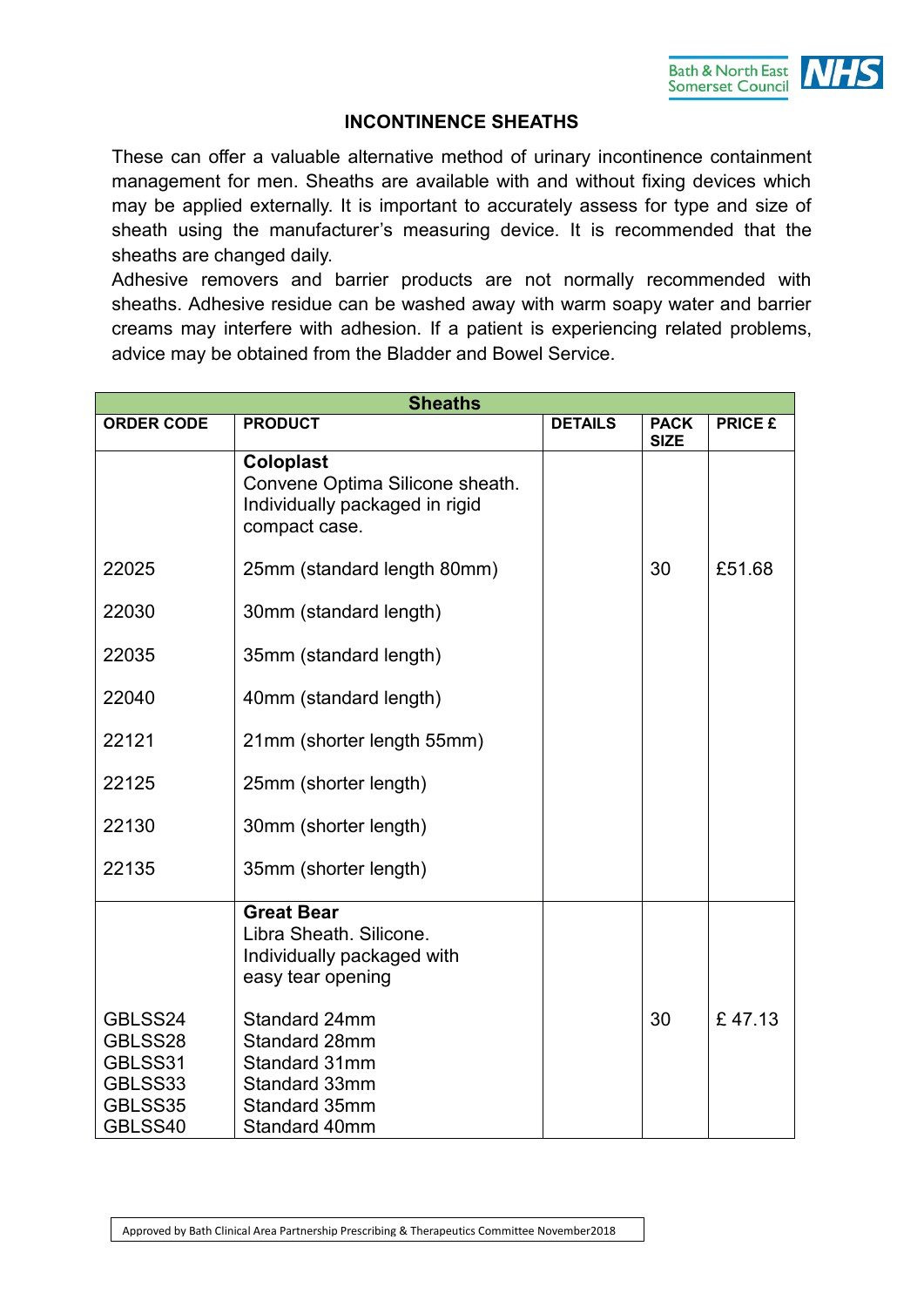

|                                                                | <b>Sheaths (cont.)</b>                                                                                   |                |                            |                |
|----------------------------------------------------------------|----------------------------------------------------------------------------------------------------------|----------------|----------------------------|----------------|
| <b>ORDER CODE</b>                                              | <b>PRODUCT</b>                                                                                           | <b>DETAILS</b> | <b>PACK</b><br><b>SIZE</b> | <b>PRICE £</b> |
|                                                                | <b>Great Bear (continued)</b>                                                                            |                |                            |                |
| GBLSP24<br>GBLSP28<br>GBLSP31<br>GBLSP33<br>GBLSP35<br>GBLSP40 | Pop on 24mm<br>Pop on 28mm<br>Pop on 31mm<br>Pop on 33mm<br>Pop on 35mm<br>Pop on 40mm                   |                | 30                         | £47.13         |
| GBLSW24<br>GBLSW28<br>GBLSW31<br>GBLSW33<br>GBLSW35<br>GBLSW40 | Wide band 24mm<br>Wide band 28mm<br>Wide band 31mm<br>Wide band 33mm<br>Wide band 35mm<br>Wide band 40mm |                | 30                         | £47.13         |

# **INCONTINENCE DEVICE FOR A RETRACTED PENIS**

|                   | <b>Incontinence Device for a Retracted Penis</b>                                                                                                                  |                |                            |                |
|-------------------|-------------------------------------------------------------------------------------------------------------------------------------------------------------------|----------------|----------------------------|----------------|
| <b>ORDER CODE</b> | <b>PRODUCT</b>                                                                                                                                                    | <b>DETAILS</b> | <b>PACK</b><br><b>SIZE</b> | <b>PRICE £</b> |
|                   | <b>Hollister</b>                                                                                                                                                  |                |                            |                |
| 9873              | Incare Retracted Penis Pouch for<br>Urine Collection with Flextend skin<br>barrier<br>(a thinner hydrocolloid flange with<br>more flexibility and air permeable). |                | 10                         | £28.90         |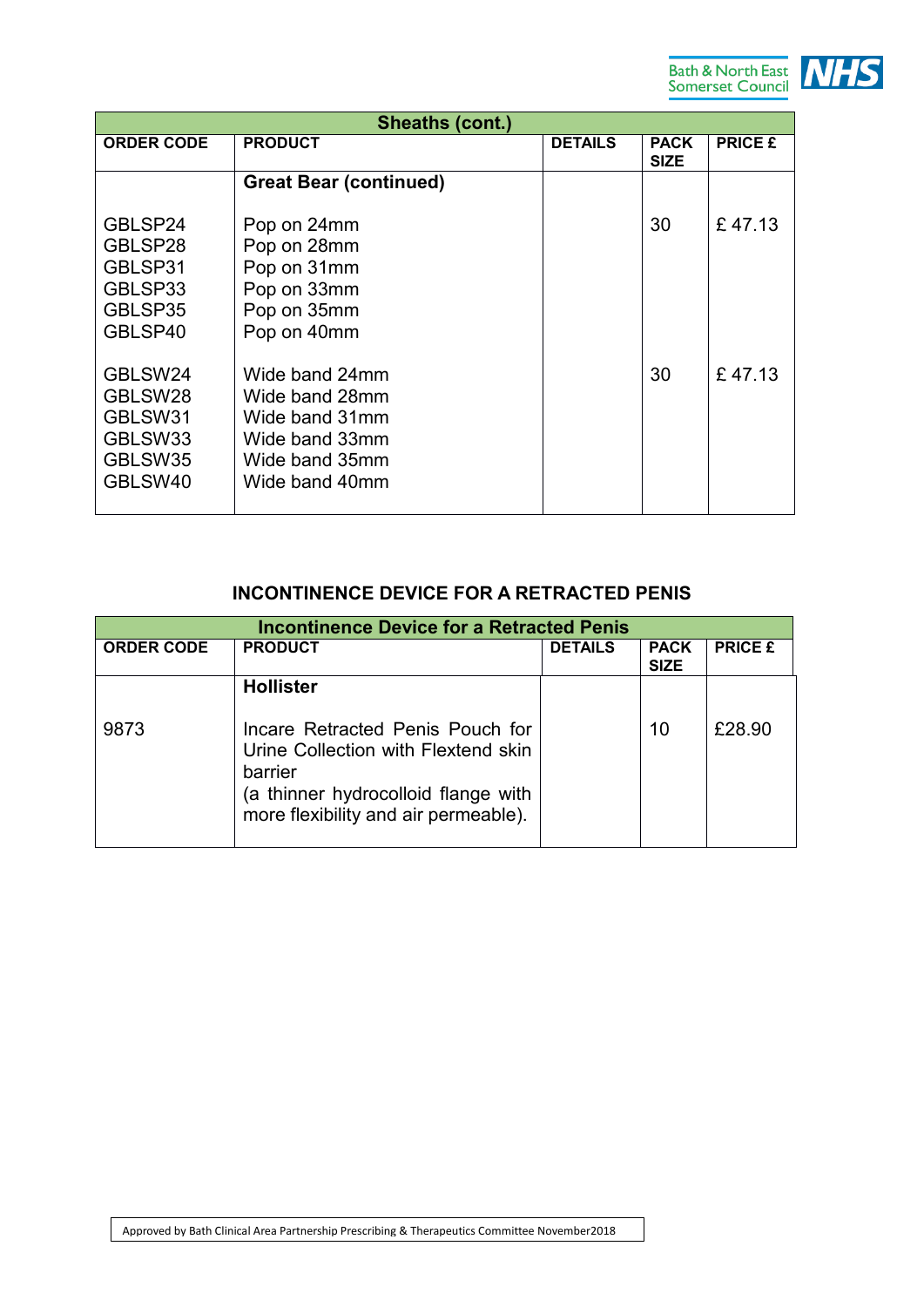

#### **TRANS-ANAL IRRIGATION**

Rectal irrigation should only be tried if other less invasive methods of bowel management have failed to adequately control constipations and/or faecal incontinence. Please contact the Bladder and Bowel Service for advice. A full continence assessment should be carried out prior to considering Trans-Anal Irrigation ensuring there are no contra-indications.

| <b>Trans-anal Irrigation</b> |                                                                                             |                                                                                                     |                |  |  |
|------------------------------|---------------------------------------------------------------------------------------------|-----------------------------------------------------------------------------------------------------|----------------|--|--|
| <b>ORDER CODE</b>            | <b>PRODUCT</b>                                                                              | <b>DETAILS</b>                                                                                      | <b>PRICE £</b> |  |  |
|                              | <b>MacGregor Healthcare Ltd</b>                                                             |                                                                                                     |                |  |  |
| 53601-015                    | Qufora mini system -15 irrigations                                                          | Hand pump & 15<br>hydrophilic cones                                                                 | £59.00         |  |  |
| 53601-030                    | or with 30 irrigations                                                                      | Hand pump & 30<br>cones                                                                             | £118           |  |  |
| 52715 - 015                  | 15 extension tubes (single use)                                                             | Daily use -2<br>boxes/month<br>Water bag with<br>alternate day use                                  | £45            |  |  |
| <b>QTM</b>                   | <b>Qufora IrriSedo Cone System</b><br>(includes water bag with pump<br>plus 15 irrigations) | Daily use $-2$<br>boxes/month<br>Alternate day use<br>$-1$ box                                      | £101.66        |  |  |
| 52601 - 15                   | 15 Hydrophillic cones                                                                       | Daily use-replace<br>control unit after 3<br>months. Alternate<br>day use-replace<br>after 6 months | £59            |  |  |
|                              | <b>Qufora Ballon system</b>                                                                 |                                                                                                     |                |  |  |
| 5801-002                     | Base set regular $-1$ control unit,<br>water bag, 2 rectal hydrophilic<br>catheters         | Daily use-2<br>boxes/alternate<br>day use $-1$ box                                                  | £70            |  |  |
| 58102-002                    | Base set small - 1 control unit,<br>water bag, 2 rectal hydrophilic<br>catheters            |                                                                                                     |                |  |  |
| 58201                        | Accessory set small - water bag,<br>15 rectal catheters                                     | Includes water<br>bag, 15 rectal<br>catheters and 15                                                | £115           |  |  |

Approved by Bath Clinical Area Partnership Prescribing & Therapeutics Committee November2018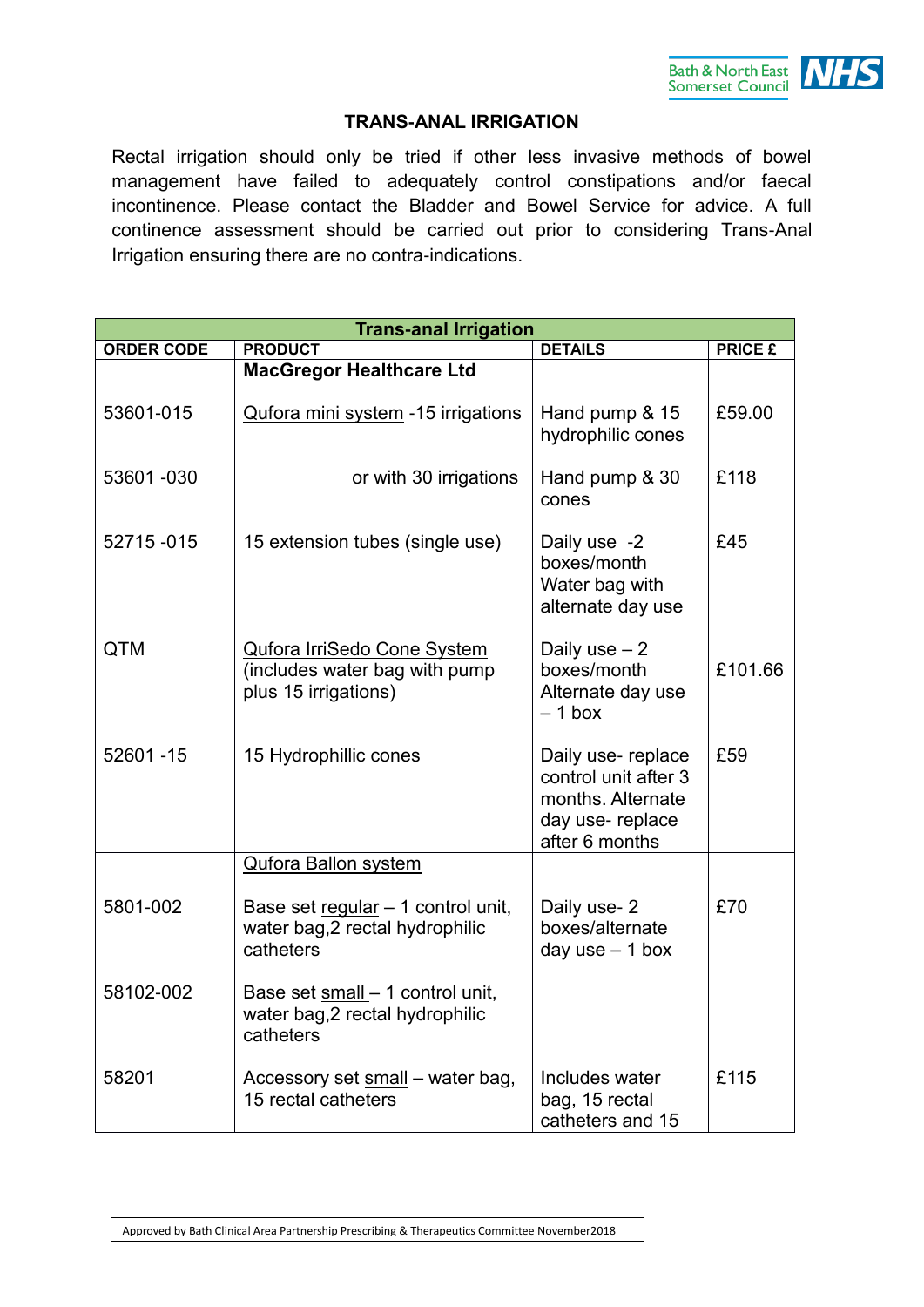



| 58202-015                           | Accessory set regular - water<br>bag, 15 rectal catheters | collection bags.<br>Daily use $-2$<br>boxes or alternate<br>day use $-1$ box. |  |
|-------------------------------------|-----------------------------------------------------------|-------------------------------------------------------------------------------|--|
| 53201-015<br>53001-015<br>53101-015 | 12mm catheters<br>21mm catheters<br>30mm catheters        |                                                                               |  |

# **ANAL PLUGS**

Note: if considering using this product please discuss with a Continence Nurse Specialist first.

|                   | <b>Anal Plugs</b>                                     |                |                            |                |
|-------------------|-------------------------------------------------------|----------------|----------------------------|----------------|
| <b>ORDER CODE</b> | <b>PRODUCT</b>                                        | <b>DETAILS</b> | <b>PACK</b><br><b>SIZE</b> | <b>PRICE £</b> |
|                   | <b>Renew Medical Ltd</b>                              |                |                            |                |
| 702               | Renew inserts starter pack<br>(5 regular and 5 large) |                | 10                         | £65.11         |
| 706               | Renew inserts regular                                 |                | 30                         | £65.11         |
| 707               | Renew inserts large                                   |                | 30                         | £65.11         |
|                   | <b>Coloplast</b>                                      |                |                            |                |
| 1450              | Peristeen anal plug                                   | Small<br>35mm  | 20                         | £44.15         |
| 1451              | Peristeen anal plug                                   | Large<br>45mm  | 20                         | £43.25         |

# **FAECAL COLLECTORS**

|                   | <b>Faecal Collectors</b>                                                          |                |                            |                |
|-------------------|-----------------------------------------------------------------------------------|----------------|----------------------------|----------------|
| <b>ORDER CODE</b> | <b>PRODUCT</b>                                                                    | <b>DETAILS</b> | <b>PACK</b><br><b>SIZE</b> | <b>PRICE £</b> |
|                   | <b>Hollister</b><br>Each collector comes with a<br>sachet of protective skin gel. |                |                            |                |
| 9821              | <b>Faecal Collector 1000mls</b><br>capacity                                       |                | 10                         | £45.55         |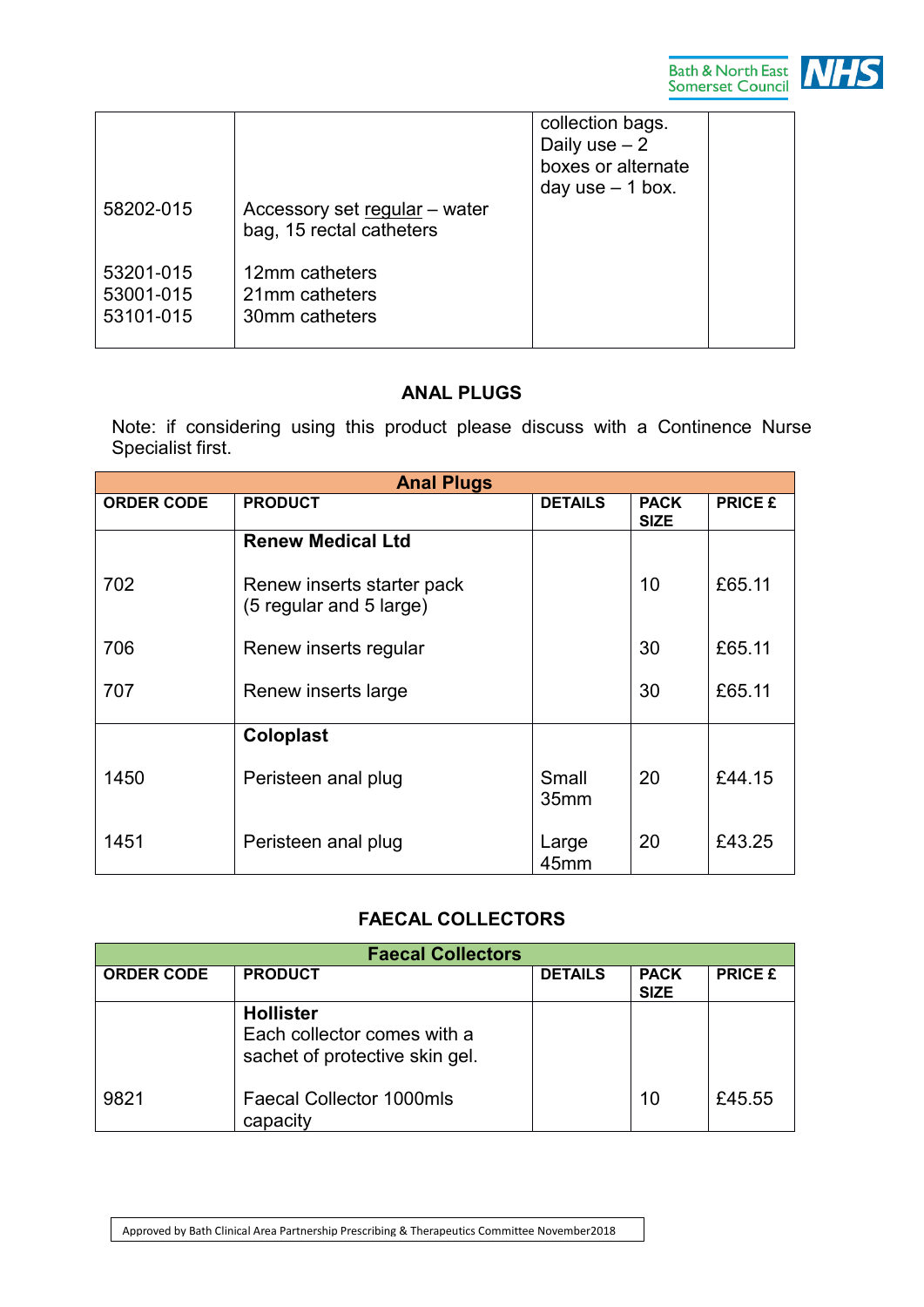

| 9822 | Faecal Collector 500mls capacity. |  | £45.55 |
|------|-----------------------------------|--|--------|
|      |                                   |  |        |

# **ADHESIVE REMOVAL SPRAYS AND ACCESSORIES**

| <b>Adhesive Removal Sprays and Accessories</b> |                                                                                          |                |                            |                |
|------------------------------------------------|------------------------------------------------------------------------------------------|----------------|----------------------------|----------------|
| <b>ORDER CODE</b>                              | <b>PRODUCT</b>                                                                           | <b>DETAILS</b> | <b>PACK</b><br><b>SIZE</b> | <b>PRICE £</b> |
| 7917                                           | <b>Hollister Skin Gel Protective</b><br>dressing wipes for use with faecal<br>collector. |                | 50                         | £14.13         |
| 10380A                                         | <b>Great Bear GB soft skin</b>                                                           |                | 50 <sub>mls</sub>          | £9.25          |
| <b>MRWZ</b>                                    | <b>Ostomart</b> adhesive remover                                                         |                | 100ml                      | £9.37          |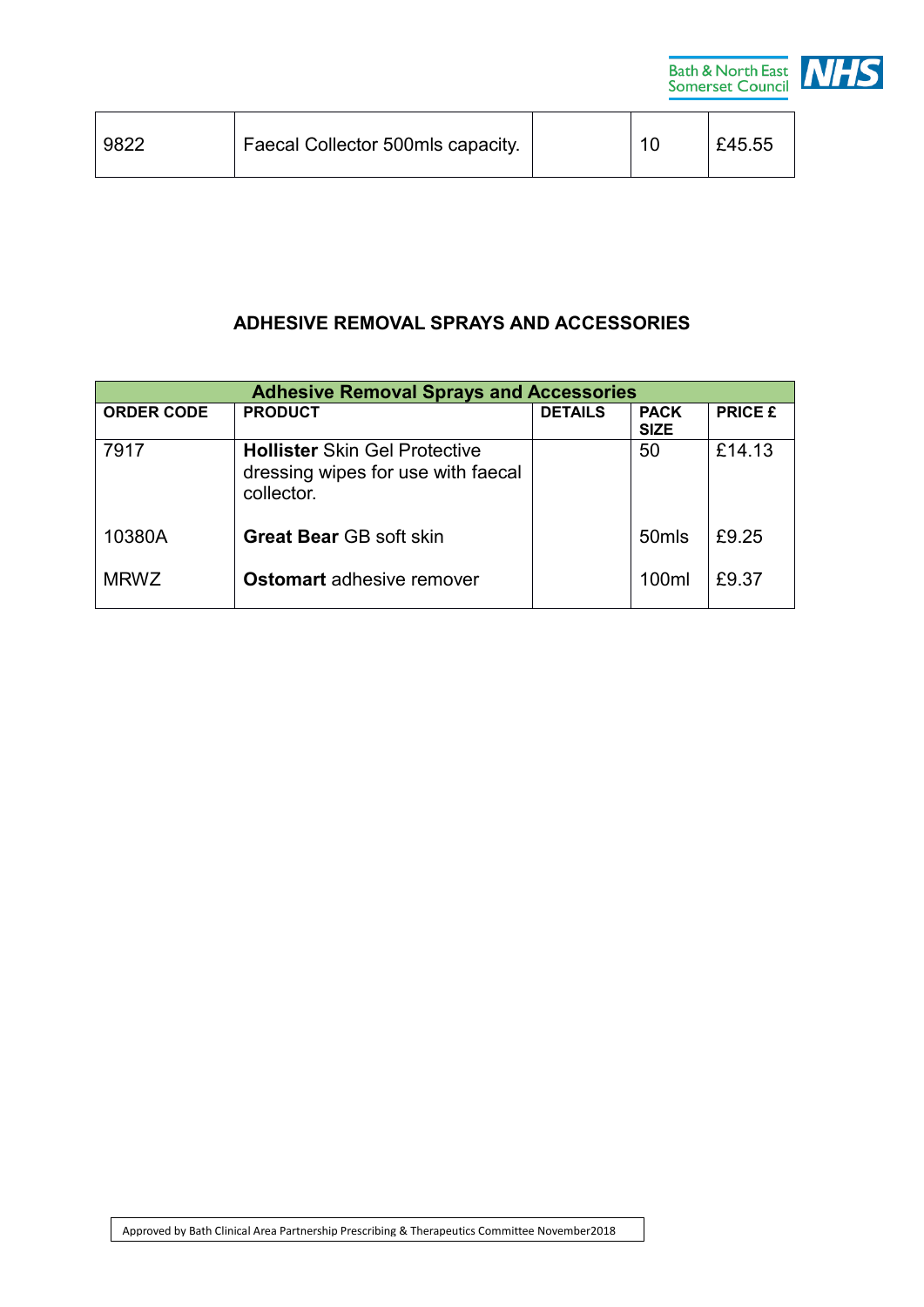

#### **URETHRAL DILATORS**

A urethral stricture is the narrowing of the urethra often caused by injury or disease. A doctor may suggest a urethral dilator is used to maintain the urethral opening. Please contact the Urology Nurses or Continence Nurses for advice on ordering.

| <b>Urethral Dilators</b>      |                               |                |                            |                |
|-------------------------------|-------------------------------|----------------|----------------------------|----------------|
| <b>ORDER</b><br><b>CODE</b>   | <b>PRODUCT</b>                | <b>DETAILS</b> | <b>PACK</b><br><b>SIZE</b> | <b>PRICE £</b> |
| USMD08-<br>USMD <sub>18</sub> | Peak Medical (Meatal dilator) | 8-18ch         | 25                         | 34.18          |

## **CONTINENCE APPLIANCES (COMMUNITY)**

|                   | <b>Continence Appliances (Community)</b>                                                                                                          |                  |                |
|-------------------|---------------------------------------------------------------------------------------------------------------------------------------------------|------------------|----------------|
| <b>ORDER CODE</b> | <b>PRODUCT</b>                                                                                                                                    | <b>PACK SIZE</b> | <b>PRICE £</b> |
|                   | <b>Beambridge</b>                                                                                                                                 |                  |                |
| $6 - 26$          | Female saddle urinal                                                                                                                              | 1                | £14.03         |
| $6 - 18$          | Bridge urinal                                                                                                                                     | 1                | £14.03         |
|                   | <b>Manfred Sauer</b>                                                                                                                              |                  |                |
| URIBAG (M)        | Uribag (male)                                                                                                                                     | 1                | £13.94         |
| (F)               | Uribag F (female)                                                                                                                                 | 1                | £13.94         |
|                   |                                                                                                                                                   |                  |                |
|                   | <b>Paynes</b>                                                                                                                                     |                  |                |
| 13.50             | Urine bottle with lid                                                                                                                             | 1                | £9.50          |
|                   | <b>Imedicare</b><br>AFEX Male Urinary System contains (1x briefs,<br>500mls collection bag, cone receptacle,<br>cleaning equipment, Training DVD) |                  |                |
| A100-S-08         | Active                                                                                                                                            | 1 starter kit    | £68.80         |
| A110 S-08         | Sedentary                                                                                                                                         | 1 starter kit    | £68.80         |
| <b>AB Plus</b>    |                                                                                                                                                   |                  |                |
| sizes S M L       | Bullen Acti – Briefs plus set<br>Bullen Uri - drain s                                                                                             | 1                | £40.33         |
| <b>XL XXL</b>     |                                                                                                                                                   | 1                |                |
|                   | <b>Continence Appliances (Community) continued</b>                                                                                                |                  |                |
| <b>ORDER CODE</b> | <b>PRODUCT</b>                                                                                                                                    | <b>PACK SIZE</b> | <b>PRICE £</b> |

Approved by Bath Clinical Area Partnership Prescribing & Therapeutics Committee November2018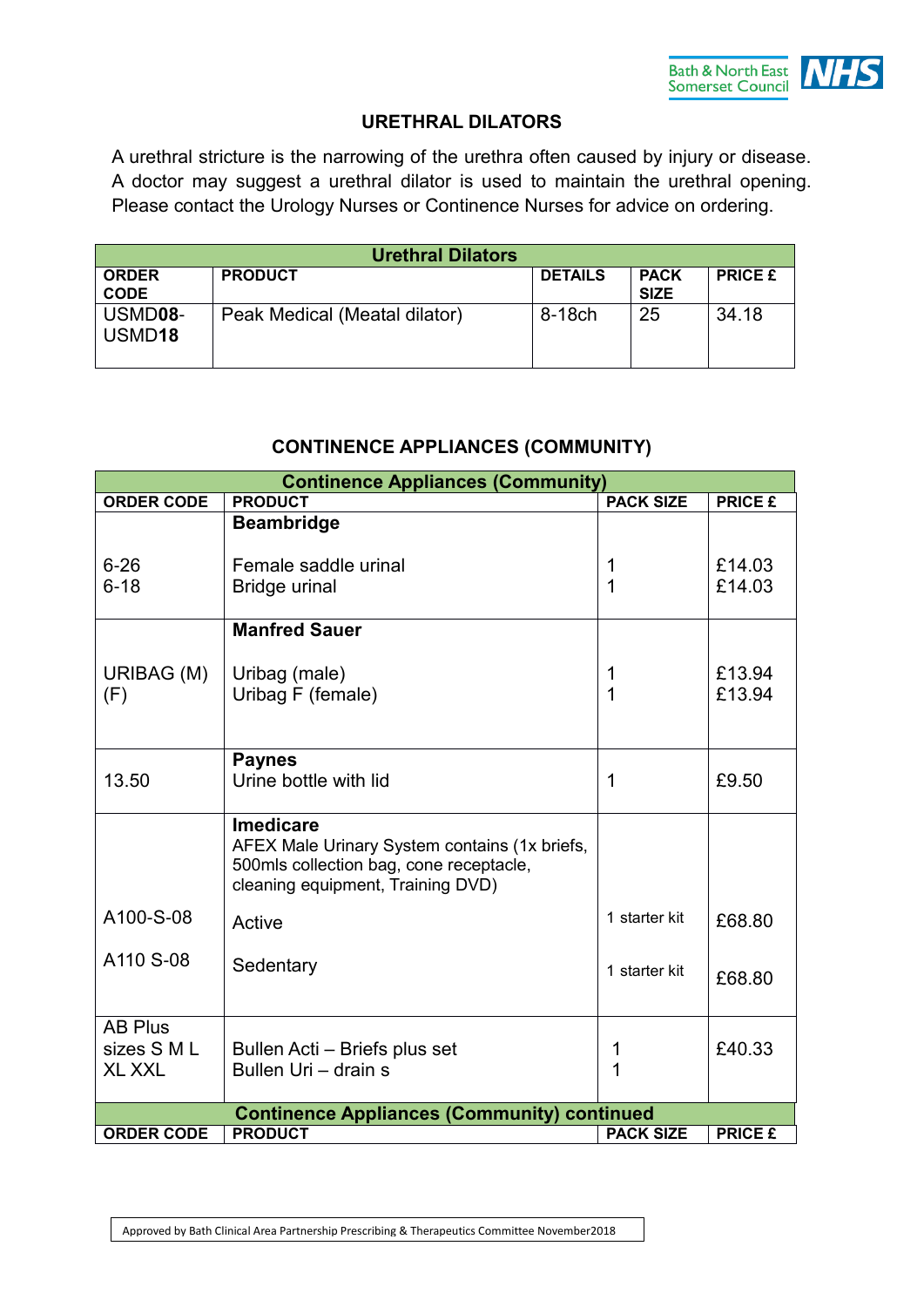

| 9873 | <b>Hollister</b><br>Hollister Incare Retracted Penis Pouch for<br>Urine Collection with Flextend skin barrier<br>(a thinner hydrocolloid flange with more<br>flexibility and air permeable). | 10<br>Pouches | £29.44 |
|------|----------------------------------------------------------------------------------------------------------------------------------------------------------------------------------------------|---------------|--------|
| 9811 | <b>Retracted Penile Pouch</b>                                                                                                                                                                | 10<br>Pouches | £29.96 |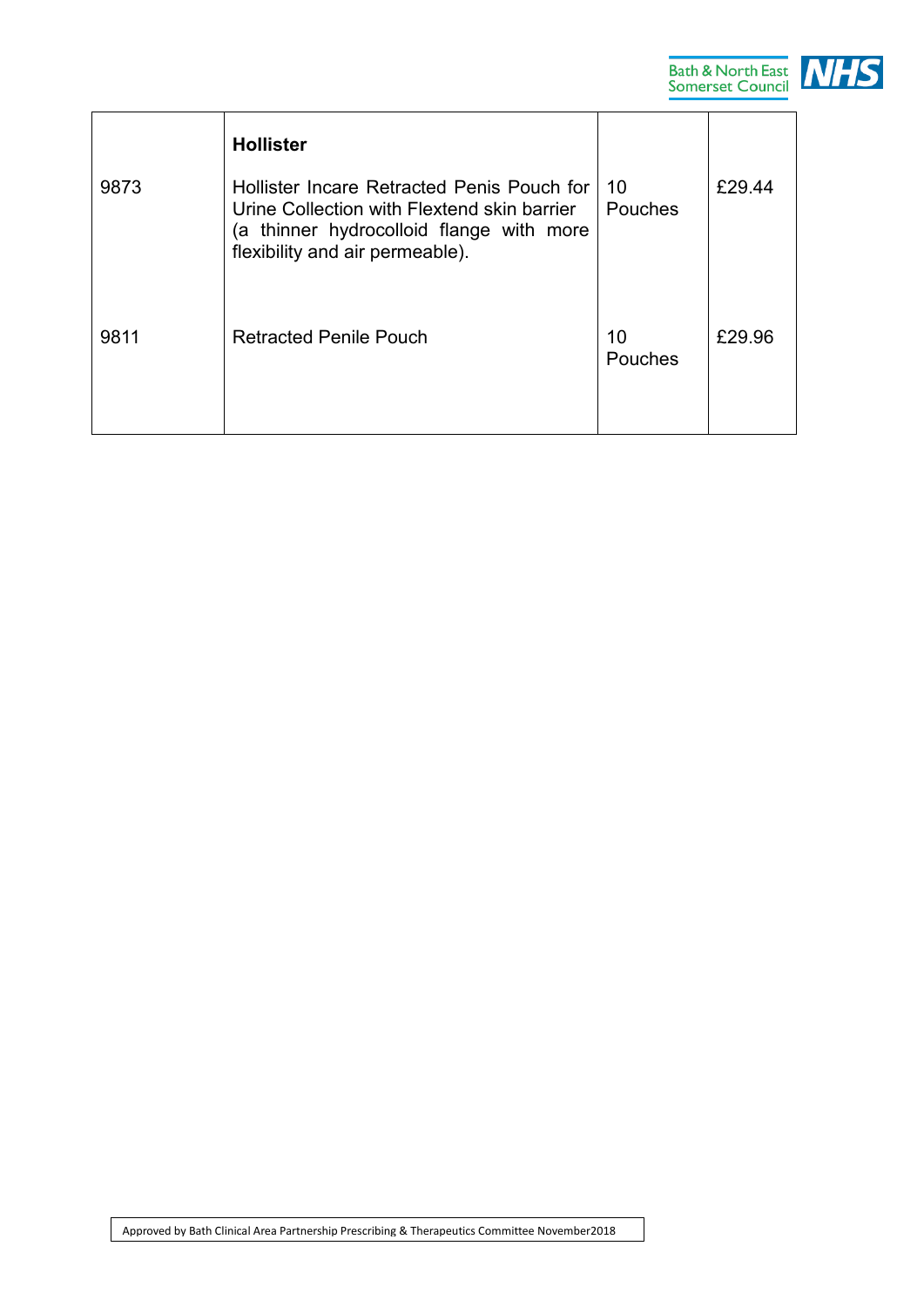

# **PRESCRIBING GUIDELINES FOR CONTINENCE APPLIANCES**

| <b>Appliance</b>                    | <b>Frequency of</b><br>change         | <b>Recommended</b><br>monthly quantity    | <b>Additional</b><br>information         |
|-------------------------------------|---------------------------------------|-------------------------------------------|------------------------------------------|
| Indwelling catheters                | Up to 12 weeks<br>(long term)         | One<br>(plus one spare)<br>every 3 months |                                          |
| Indwelling catheters                | Up to 2 weeks<br>(medium term)        | One<br>(plus one spare)<br>every month    |                                          |
| Intermittent single<br>use catheter | Between $1 - 5$ times<br>daily        | Average use<br>between<br>$30 - 125$      |                                          |
| Catheter valves                     | Every 5 -7 days                       | 5                                         |                                          |
| <b>Sheaths</b>                      | Usually one per day                   | 30                                        |                                          |
| Leg Bags                            | Usually one bag<br>every $5 - 7$ days | 5                                         |                                          |
| Night bags<br>(drainable)           | Usually one bag<br>every $5 - 7$ days | 5                                         |                                          |
| Night bags (non-<br>drainable)      | One bag in 24 hours                   | 30                                        |                                          |
| Catheter retaining<br>strap         |                                       | One                                       | Pack of Five every<br>4-6 months         |
| Catheter bag<br>sleeves             |                                       | One                                       | Pack of four every 6<br>months           |
| Anal plugs                          | Usually every 12<br>hours             | 60                                        |                                          |
| Retracted penile<br>pouch           | Usually every 24-48<br>hours          | 30                                        |                                          |
| Faecal collector                    | Usually every 24<br>hours or more     | 30                                        | Designed to collect<br>liquid stool only |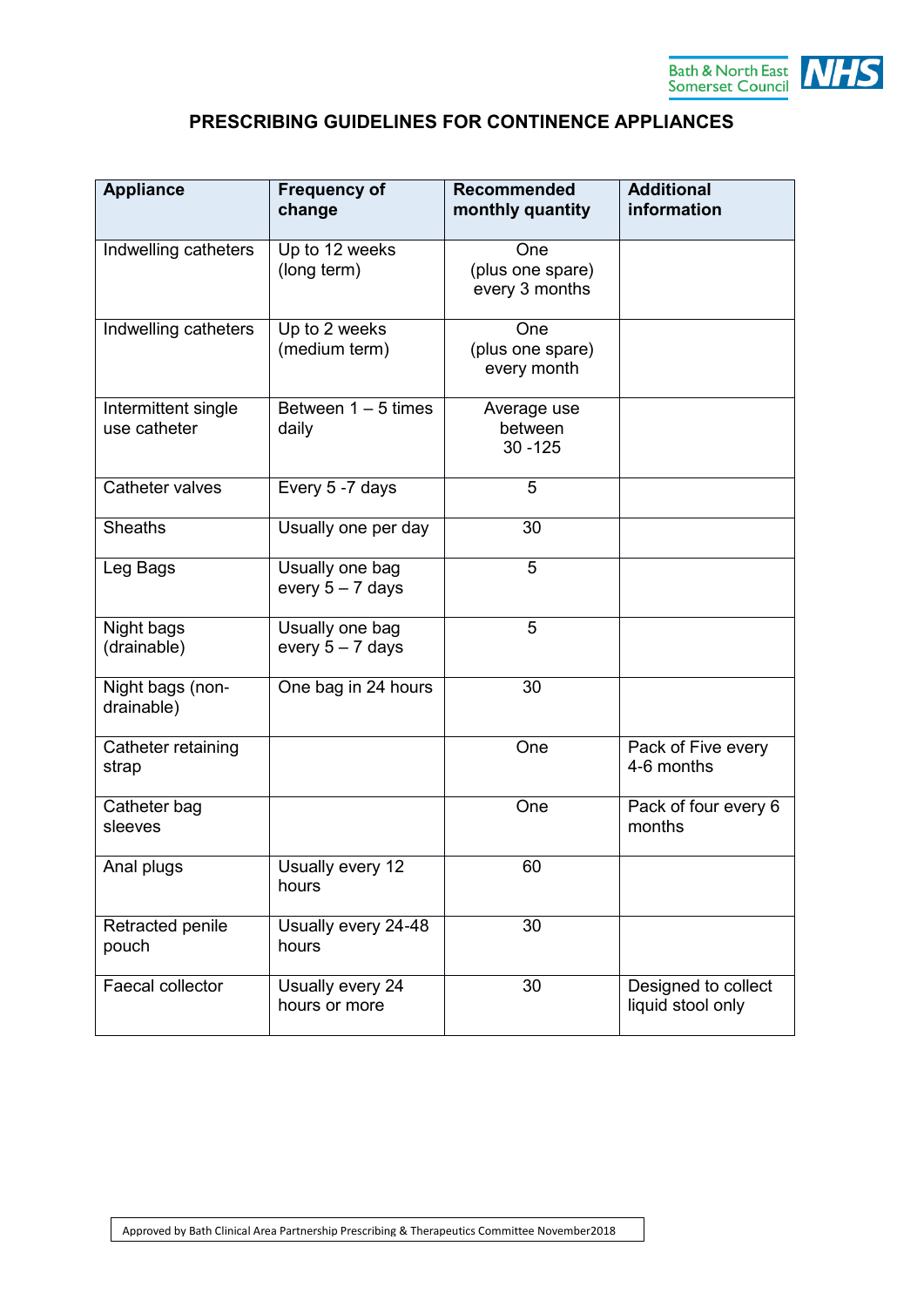

| <b>Manufacturer</b> | <b>Address</b>                  | <b>Contacts</b>                     |
|---------------------|---------------------------------|-------------------------------------|
|                     | Forest House, Tilgate Forest    | Tel: 01293527888                    |
| <b>Bard</b>         | Business Park, Brighton Road    | Email: customer.services@crbard.com |
|                     | Crawley, West Sussex            | Website: www.bardcare.uk            |
|                     | <b>RH11 9BP</b>                 |                                     |
| <b>Beambridge</b>   | 46 Merrow Lane,                 | Tel: 01483 571928 or 07831 693887   |
|                     | Guildford                       | Email: beambridge@ntlworld.com      |
|                     | GU4 7LQ                         | Website: www.beambridgemedical.com  |
| <b>B</b> Braun      | Brookdale Rd.                   | Tel: 0 114 225 9000                 |
| <b>Medical Ltd</b>  | Sheffield, South Yorkshire      | Email: info.bbmuk@bbraun.com        |
|                     | S35 2PW                         | Website:www.bbraun.co.uk/en/company |
| <b>Coloplast</b>    | Nene Hall, Peterborough         | Tel: 01722392000                    |
|                     | Business Park, Lynchwood        | Email: gbrth@coloplast.com          |
|                     | PE2 6FX                         | Website: www.coloplast.co.uk        |
| <b>Convatec</b>     | Amcare Unit 8,                  | Tel: 0800 282 254                   |
|                     | Rivergreen Industrial Estate,   | Email: stoma.webcare@convatec.com   |
|                     | Pallion, Sunderland,            | Website: www.convatec.co.uk         |
|                     | SR4 6AD                         |                                     |
| <b>Cook Medical</b> | O'Halloran Road                 | Tel: +44 353 61 334440              |
|                     | <b>National Technology Park</b> | Email: EMEAenquiry@CookMedical.com  |
|                     | Limerick, IRELAND               | Website: www.cookmedical.eu         |
| <b>Great Bear</b>   | 1 Lambourne Crescent,           | Tel: 02920741622                    |
|                     | Cardiff Business Park,          | Email: mail@gbhl.co.uk              |
|                     | Cardiff CF14 5GF                | Web: www.greatbearhealthcare.co.uk  |
| <b>Hollister</b>    | 42 Broad St,                    | Tel: 0118 989 5000 or 0800 521377   |
|                     | Wokingham                       | Email:                              |
|                     | <b>RG40 1AB</b>                 | Website: www.hollister.co.uk        |
| <b>Linc Medical</b> | 7 Kingsley St,                  | Tel: 01572 717515                   |
|                     | Leicester                       | Email: sales@linc-medical.co.uk     |
|                     | LE2 6DY                         | Website: www.linc-medical.co.uk     |
| <b>MacGregor</b>    | Unit 3 - Cockburn Halls         | Tel: 0845 519 20 40                 |
| <b>Healthcare</b>   | George Street, Ormiston,        | Email: info@macgregorhealthcare.com |
| Ltd                 | Tranent, East Lothian           | Web: www.macgregorhealthcare.co.uk  |
|                     | Scotland, EH35 5JB              |                                     |
| <b>Mediquip</b>     | 18 Trewyn Park                  | Tel: 01409 254004                   |
|                     | Holsworthy,                     | Email: booth@mediquip.co.uk         |
|                     | Devon                           | Web: www.mediquip.co.uk             |
|                     | <b>EX22 6LS</b>                 |                                     |
| <b>Manfred</b>      | Unit 3, The I O Centre,         | Tel: 01604 588090                   |
| <b>Sauer</b>        | Barn Way, Lodge Farm            | Email: orders@manfredsauer.co.uk    |
|                     | Northampton                     | Web: www.manfred-sauer.co.uk        |
|                     | NN57UW                          |                                     |

# **MANUFACTURERS' CONTACT INFORMATION (To amend after final draft)**